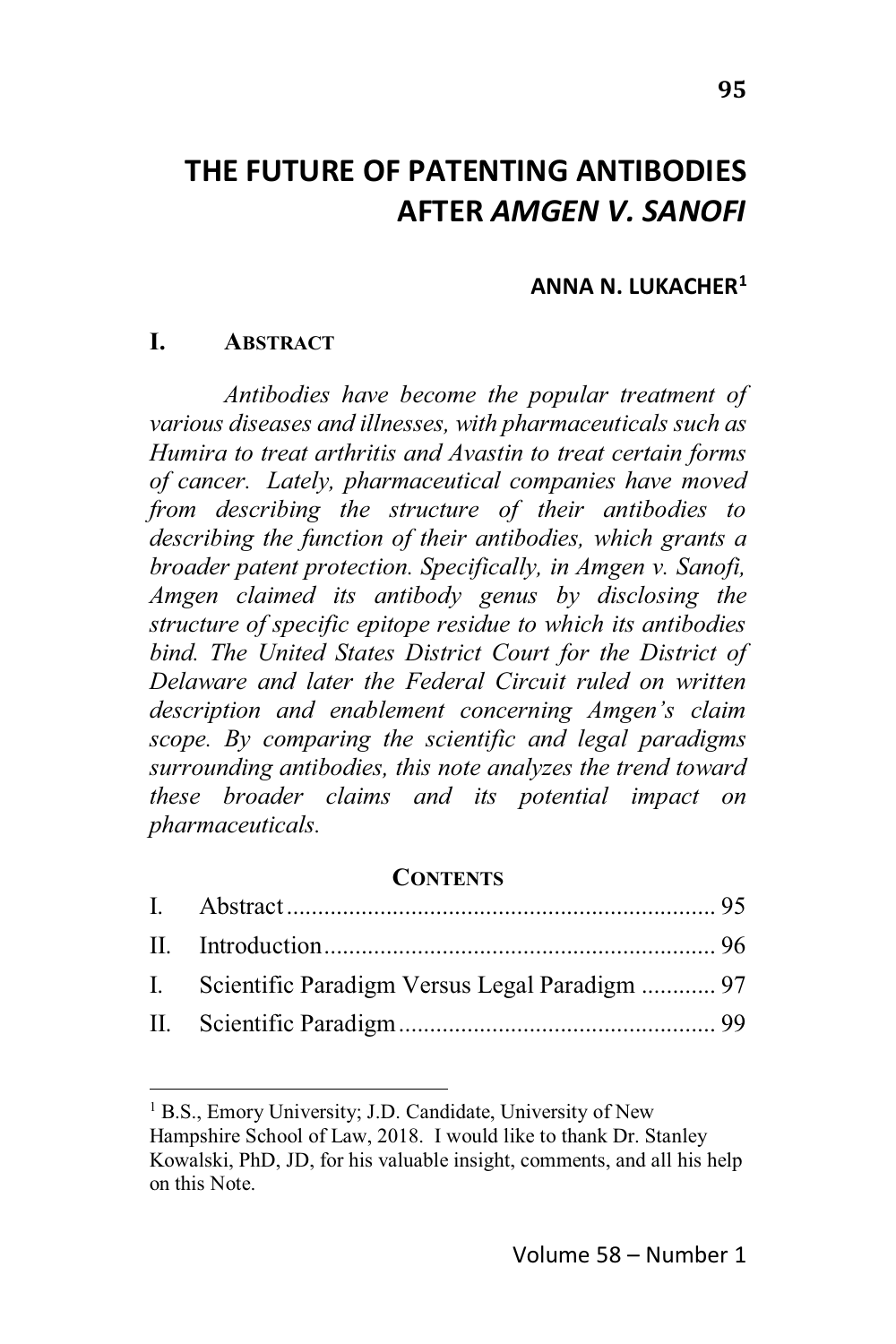| A.   |                                                       |  |
|------|-------------------------------------------------------|--|
| В.   |                                                       |  |
| III. |                                                       |  |
| A.   | Written Description Requirement and Antibodies<br>104 |  |
| В.   | Functionally Claiming Antibodies 107                  |  |
| C.   |                                                       |  |
| D.   | Interpreting the PTO's Antibody Exception  113        |  |
| IV.  |                                                       |  |
| A.   |                                                       |  |
| В.   |                                                       |  |
| C.   |                                                       |  |
|      |                                                       |  |
|      |                                                       |  |

#### П. **INTRODUCTION**

Should antibody patents claim an antibody structurally by its amino acid sequence or functionally by the sequence of its target epitope residue? Recently in *Amgen v*. Sanofi a jury declared Amgen's patent valid, which functionally claimed the active antibody of Repatha by the amino acid sequence of epitope residues on the target antigen, proprotein convertase subtilisin kexin type 9 (hereinafter PCKS9) and not other structural components of the anti-PCKS9 antibody. Amgen claimed a broad genus of antibodies that attach to specified epitope residues on PCSK9 without disclosing a specific amino acid sequence of the anti-PCKS9 antibody itself. Amgen's claims were valid even though Sanofi argued that Amgen's patent claim scope was broader than the patent application's disclosure. Is this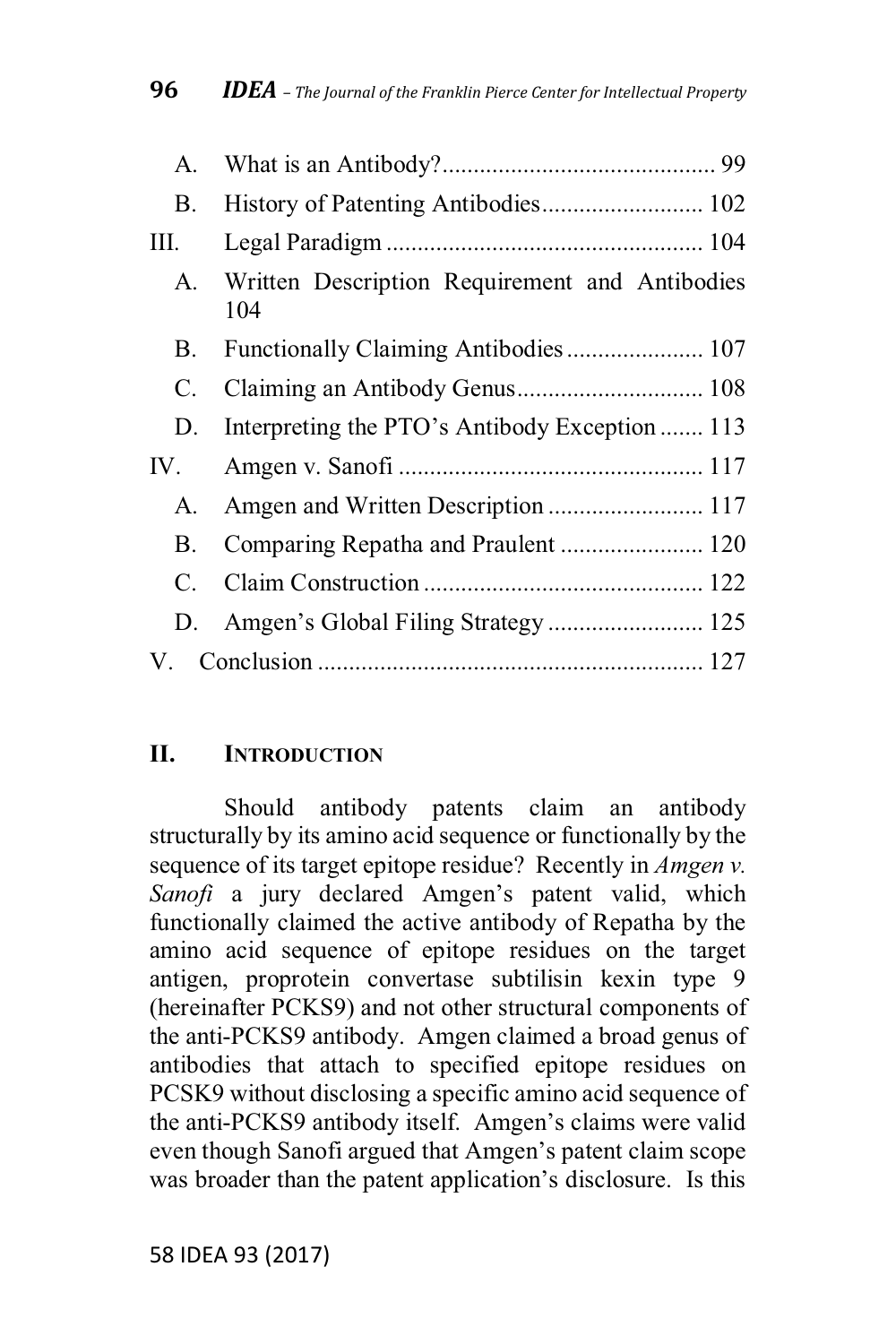the direction of modern antibody patenting? Why did the United States Patent and Trademark Office (hereinafter PTO) and the court allow such a broad antibody claim? Is this type of claiming necessary to get over the vast prior art antibody references or is there some other reason? This article explores the future of functionally claiming antibodies by the structure of the antibody's target epitope residues after this recent decision in *Amgen v. Sanofi*.

#### **SCIENTIFIC PARADIGM VERSUS LEGAL**  $\mathbf{I}$ **PARADIGM**

These questions concerning the direction of patenting antibodies may come down to the differences between how the scientific community views an antibody and how the legal community views an antibody. This is the distinction between how a scientist understands his or her invention, the scientific paradigm, compared to what the patent actually claims, the legal paradigm. The word "paradigm" means "[a] set of assumptions, concepts, values, and practices that constitutes a way of viewing reality for the community that shares them."<sup>2</sup> Here, a scientific paradigm refers to how the scientific community views the invention of an antibody, while a legal paradigm is how patent practitioners write claims to cover the same invention. For example, in U.S. Patent 8,420,081 (hereinafter '081) AbbVie Inc. directs the parent patent in which an embodiment of this patent covers what is informally known as "Humira", formally known as "Adalimumab."<sup>3</sup> In the scientific paradigm, Humira is used as a treatment for Rheumatoid Arthritis, Psoriatic Arthritis, Ankylosing

<sup>&</sup>lt;sup>2</sup> The American Heritage College dictionary 1008 (4th ed. 2002).

<sup>&</sup>lt;sup>3</sup> U.S. Patent No. 8,420,081 (issued April 16, 2013).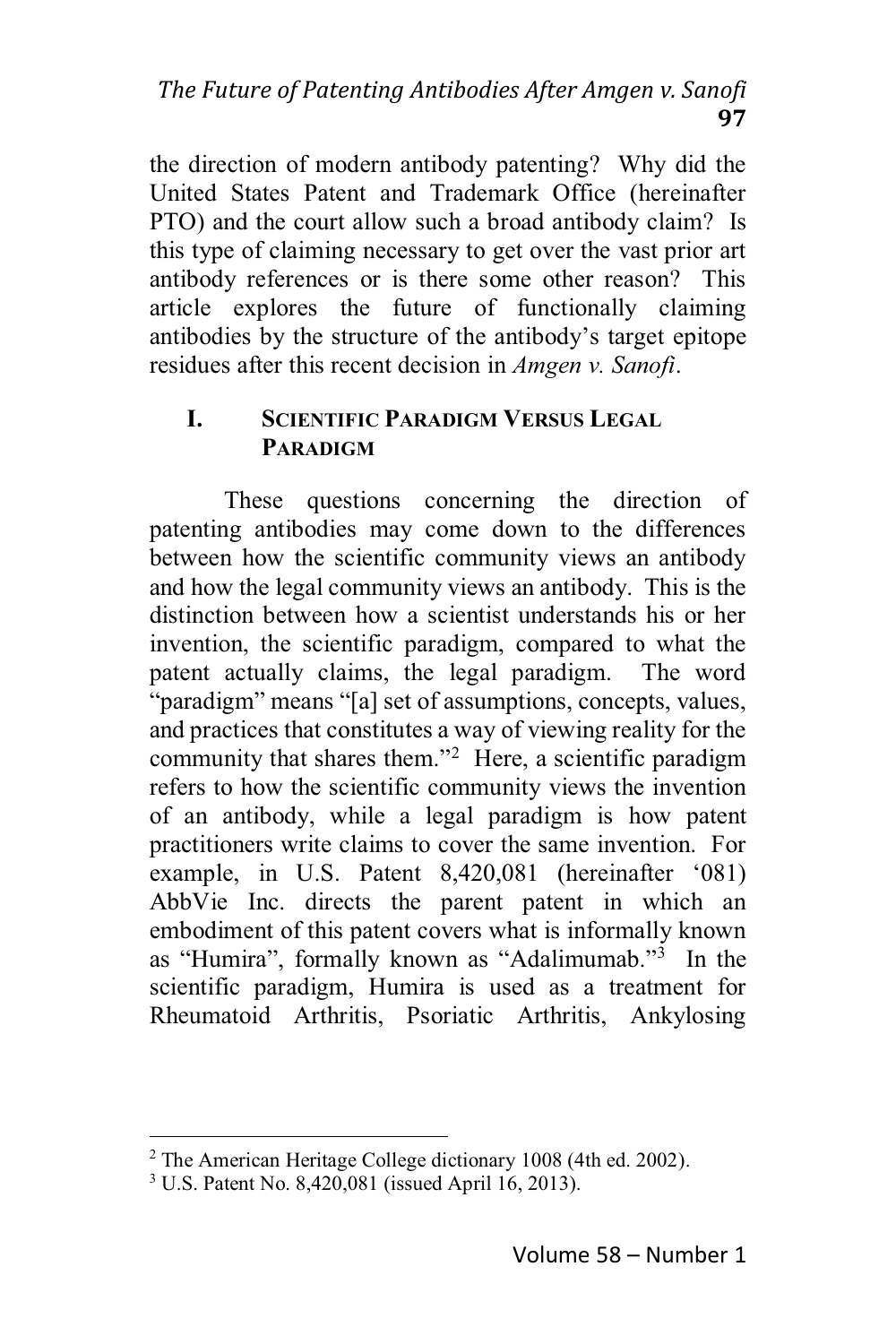Spondylitis, Crohn's Diseases, and Plaque Psoriasis.<sup>4</sup> The scientific community describes Humira as a "recombinant human IgG1 monoclonal antibody" that binds to human tumor necrosis factor-alpha and blocks interaction with certain cell surface TNF receptors in order to reduce symptoms of the above specified conditions.<sup>5</sup> Therefore, within the scientific paradigm Humira is viewed by its structure, "recombinant human IgG1 monoclonal antibody" and its function of binding to TNF receptors to reduce symptoms of specified conditions.<sup>6</sup> Within the legal paradigm. Humira is an embodiment of '081 claims 1, 22. and 25. Claim 25 reads "[t] he formulation of claim  $22$ , wherein that anti-TNF.alpha antibody, or antigen-binding fragment thereof, is adalimumab."<sup>7</sup> A combination of claims 1 and 22 refers to:

> An aqueous formulation comprising an antibody, or antigen-binding fragment thereof, at a concentration of at least about 20 mg/mL and water, wherein the formulation has a conductivity of less than about 2.5 mS/cm and the antibody, or antigen-binding fragment thereof, has a molecular weight (M.sub.w) greater than about 47 kDa ... wherein the antibody, or antigen-binding fragment thereof, is an anti-tumor necrosis factor alpha (TNF.alpha.) or an antiinterleukin-12 (IL-12) antibody, or antigen-binding fragment thereof.8

While the scientific community views Humira by its chemical structure and function, the legal perspective of

<sup>4</sup> Prescribing Information of Humira, Abbvie (May 2017),

http://www.rxabbvie.com/pdf/humira.pdf [https://perma.cc/24HD-6REV].

<sup>5</sup> *Id*.

<sup>6</sup> *Id.*

 $7$  '081 Patent, claim 25.

 $8 \cdot 081$  Patent claims 1 and 22 (issued April 16, 2013).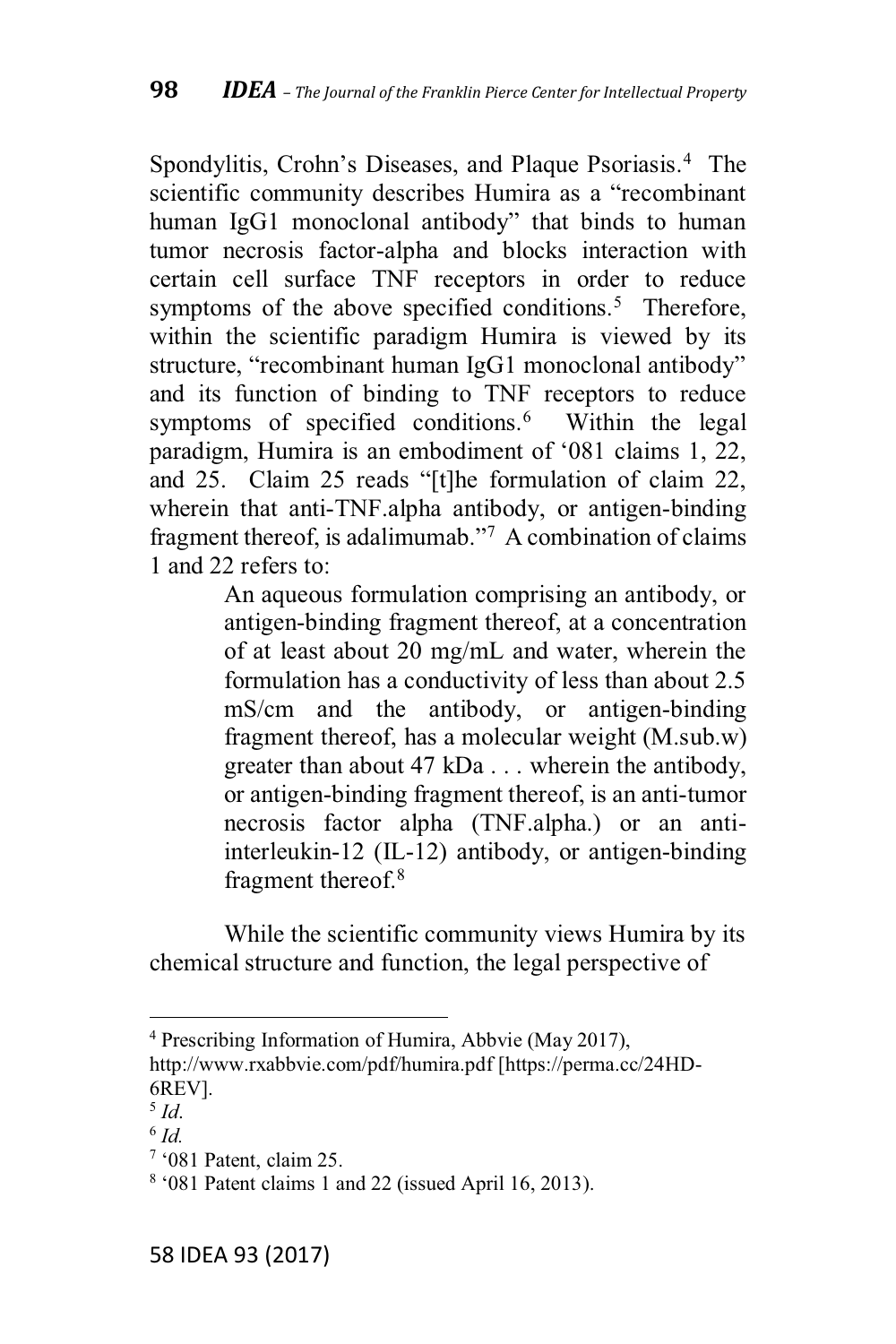## *The Future of Patenting Antibodies After Amgen v. Sanofi* **99**

Humira refers to a genus of antibodies, in which Humira is but one embodiment. This difference between scientific perspective and legal perspective is what may lead to the discrepancies between what a company thinks it claimed, what the patent actually claims, and what competitors think the patent covers. The patent applicant represents the scientist's view of the invention while the court represents the legal view. The PTO is the intermediary trying to resolve the discrepancies between the scientific paradigm and the legal paradigm.

## **II. SCIENTIFIC PARADIGM**

## *A. What is an Antibody?*

The human body produces antibodies in response to



<sup>9</sup> Liz Cohen & Vanessa Rieu, *Patent Protection for Antibodies: The Evolving Challenges*, 14 BIO-SCIENCE L. REV. 9, 9 (2014); Lauren Sompayrac, HOW THE IMMUNE SYSTEM WORKS 4 (3rd ed. 2008).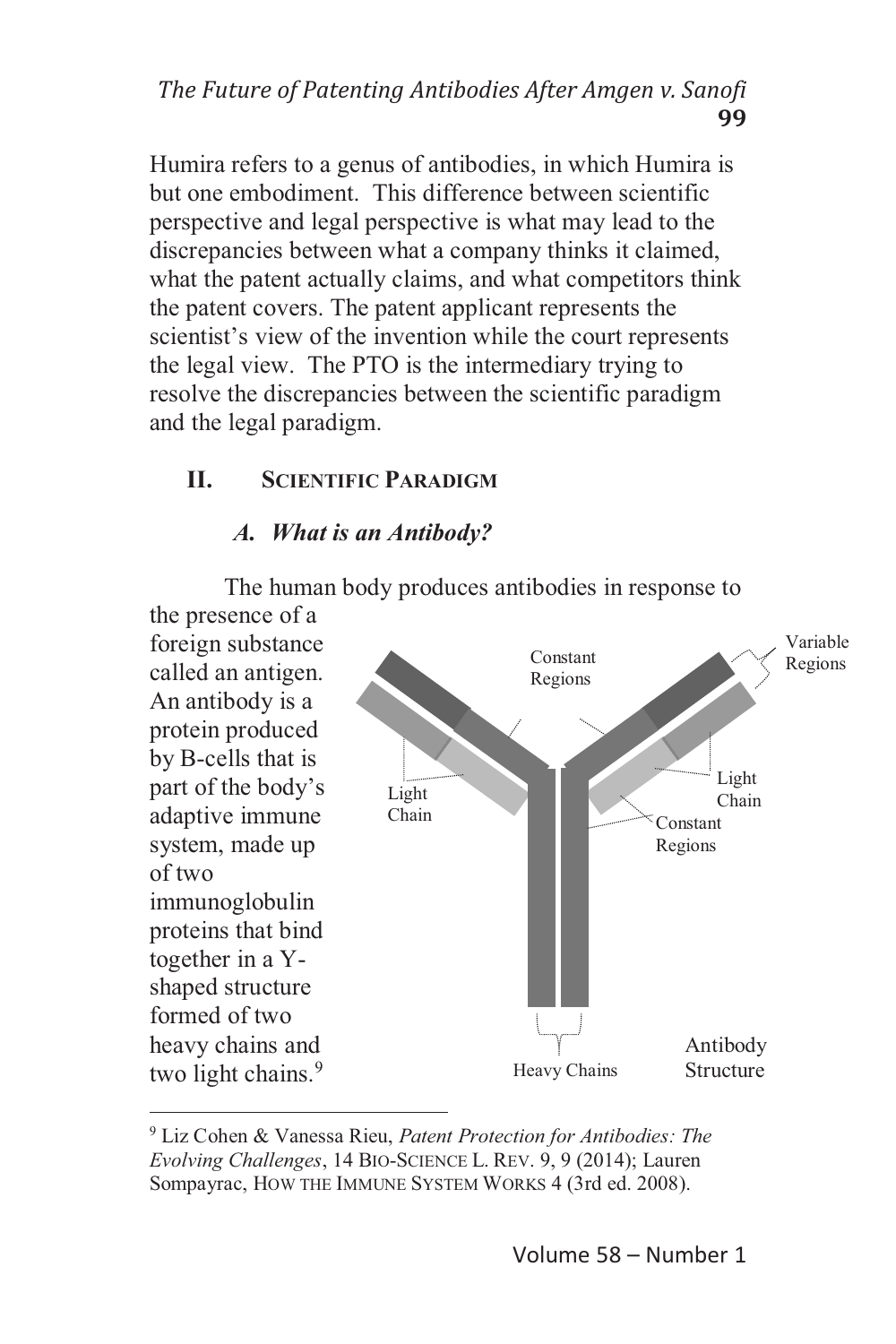The constant region of the antibody, the "tail" of the Y shape, forms the receptor binding region that binds to the surface of host cells.<sup>10</sup> The constant region of the antibody determines the antibody's immunoglobulin class: IgA, IgD, IgE, IgM, and IgG.<sup>11</sup> Since there are five classes of antibody constant regions, patent applicants tend not to describe the structural sequence of an antibody by its constant region because an antibody constant region is not a distinguishing feature. Instead, an antibody's identifying features come from its variable region. The variable region of the antibody, the top of the "hands" of the Y shape, forms the antigen binding region that binds to an antigen.<sup>12</sup> The variable region is made up of complementaritydetermining regions, three on the light chain and three on the heavy chain.<sup>13</sup> The complementarity-determining regions are described by their amino acid sequence, which vary based on the antibody's target antigen.<sup>14</sup> Patent applicants generally have to disclose the amino acid sequences of all six complementarity-determining regions in an antibody patent application, otherwise the examiner will likely reject the application for failure of written description and enablement (failure to describe and enable one of ordinary skill in the art to make the claimed antibody). Specifically, the variable region of an antibody binds to the epitope residue of the antibody's target antigen.<sup>15</sup> An epitope is formed from residue amino acid sequences on an antigen; therefore, epitopes are just as

<sup>&</sup>lt;sup>10</sup> Lauren Sompayrac, HOW THE IMMUNE SYSTEM WORKS 4 (3rd ed. 2008).

 $^{11}$  Id.

 $^{12}$  Id.

<sup>&</sup>lt;sup>13</sup> Payam Moradian, Antibody and Epitope Patent Prosecution Tips: Part 1, Law 360. (Oct. 26, 2016),

https://www.law360.com/articles/854929/antibody-and-epitope-patentprosecution-tips-part-1[https://perma.cc/2QLV-9QDK].

 $\overline{1}$ <sup>4</sup> Id.

<sup>&</sup>lt;sup>15</sup>  $Id$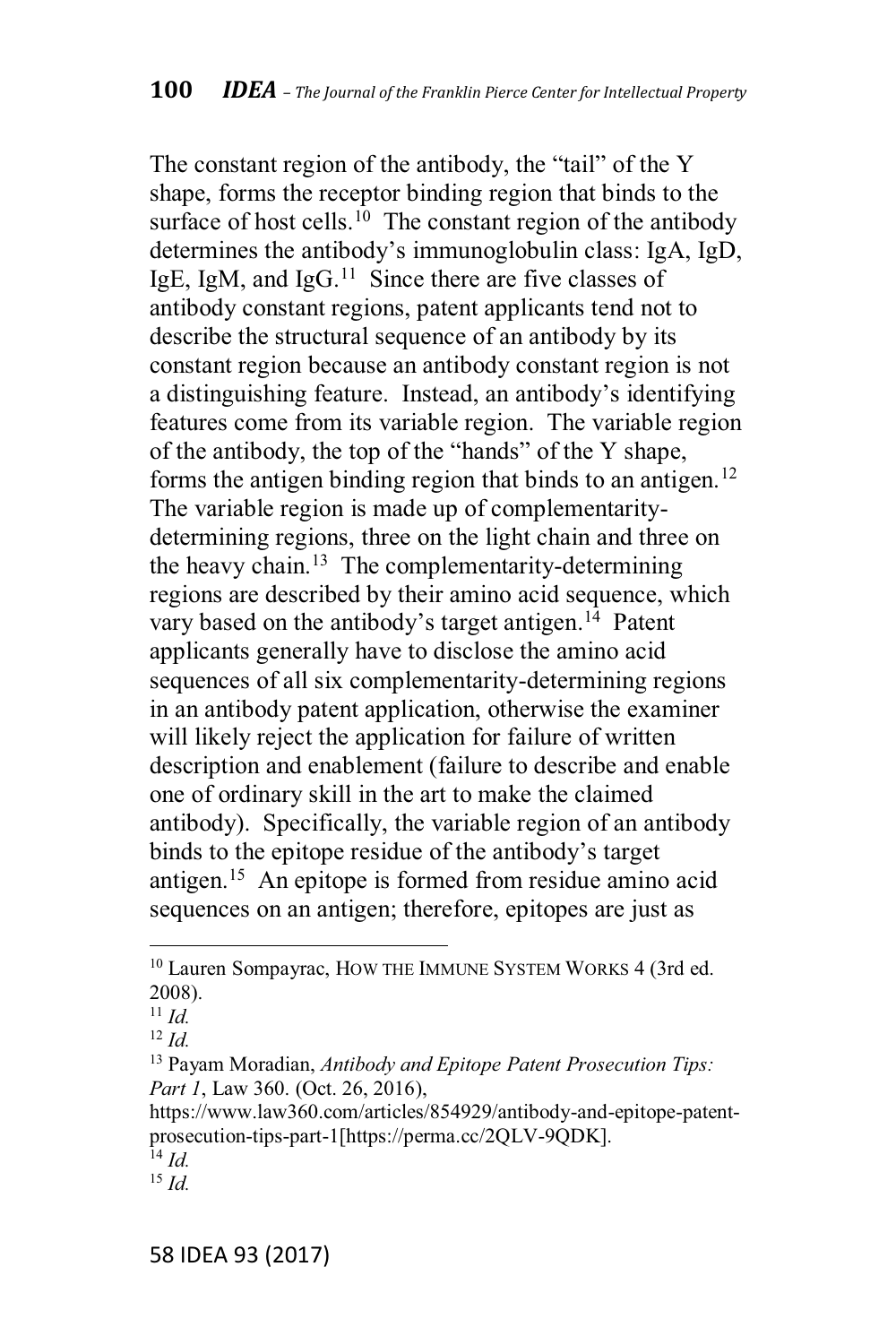## *The Future of Patenting Antibodies After Amgen v. Sanofi* **101**

specific as the antibody variable regions because of the multiple amino acid sequences that can make up an epitope residue.16 An antibody binds to the epitope residues of its target antigen. Polyclonal antibodies can bind to a variety of epitopes because polyclonal antibodies are produced by multiple B lymphocyte with different specifies and affinities.<sup>17</sup> Alternatively, monoclonal antibodies bind to a specific epitope because monoclonal antibodies come from a single B lymphocyte cell.<sup>18</sup> While a monoclonal antibody variable region can only bind to a specified, unilateral epitope, that epitope can bind to multiple antibody variable regions. Instead of describing an antibody by the antibody's amino acid sequence, the antibody may be described by the amino acid sequence of the antibody's target epitope residue.<sup>19</sup> Here, the patent applicant is not claiming the epitope, just the antibody though a description of its target epitope residue.<sup>20</sup> This is functional claiming because an antibody, as released by a company, is not already attached to its target epitope; instead, the antibody is composed of two immunoglobulin proteins. There are multiple ways to describe the epitope residue to which the antibody binds, including the specific amino acid sequence of the target epitope residue, the alpha-helix, the beta-helix, or by reference to another known antibody.<sup>21</sup> Additionally, applicants may not claim an epitope itself because unlike an antibody, the epitope is naturally produced, therefore

<sup>16</sup> *Id.*

<sup>17</sup> Liz Cohen & Vanessa Rieu, *Patent Protection for Antibodies: The Evolving Challenges*, 14 BIO-SCIENCE L. REV. 9, 9-10 (2014). <sup>18</sup> *Id.*

<sup>19</sup> *Supra* note 16.

<sup>20</sup> *Id.*

<sup>21</sup> Colin G. Sandercock & Ulrich Storz, *Antibody specification beyond the target: claiming a later-generation therapeutic antibody by its target epitope*, 30 NATURE 615, 617 (2012).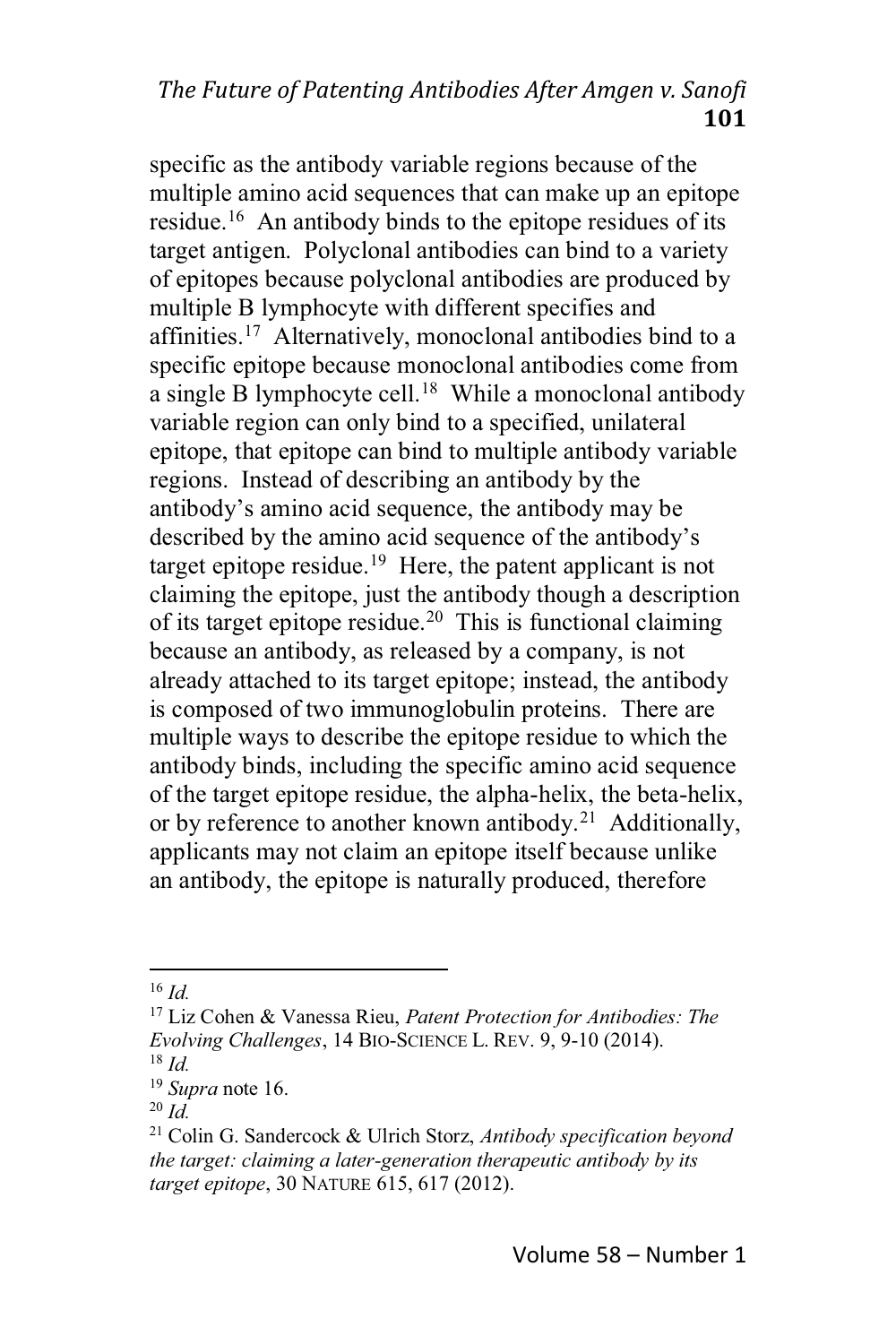epitopes fall under one of the judicial exceptions, natural phenomena, to 35 U.S.C. §101 patentable subject matter.<sup>22</sup>

### *B. History of Patenting Antibodies*

The first method of producing monoclonal antibodies was developed in 1975 by Céasar Milstein, dubbed the father of modern immunology, and Georges Köhler when they successfully created antibodies against sheep red blood cells by mixing mouse cells with sheep red blood cells on an agar plate.<sup>23</sup> This discovery led to modern hybridoma technology and monoclonal antibodies, antibodies produced from a single cloned immune cell, a single hybrid.<sup>24</sup> Even though Kohler and Milstein were awarded a Nobel Peace Prize for their research, they were not able to patent their discovery because they published their *Nature* article prior to patenting; at that time British patent law did not allow an applicant to disclose his work, such as through publication, prior to filing.<sup>25</sup> The first official patents on a method for making monoclonal antibodies were in October 1979 and April 1980, granted to

<sup>22</sup> 35 U.S.C. § 101 (2012); Payam Moradian, *Antibody and Epitope Patent Prosecution Tips: Part 2*, LAW 360 (Oct. 27, 2016), https://www.law360.com/articles/854935?scroll=1 [https://perma.cc/P4XU-9NNE].

<sup>23</sup> G. Köhler & C. Milstein, *Continuous Cultures of Fused Cells Secreting Antibody of Predefined Specificity*, 256 NATURE 495, 496 (Aug. 7, 1975).

<sup>24</sup> Andre T. Serafini et al., *Monoclonal Antibody Patents: Evolving Law & Strategies*, FENWICK & WEST LLP (Oct. 1, 2012),

https://www.fenwick.com/publications/pages/monoclonal-antibodypatents-evolving-law-and-strategies.aspx [https://perma.cc/6X5Z-RML5].

<sup>25</sup> *See* Welcome Witnesses to Twentieth Century Medicine, vol. 1 (E.M. Tansey et al. eds., 1997); *A Missed Opportunity? The Patent Saga*, WHAT IS BIOTECHNOLOGY? (2017),

http://www.whatisbiotechnology.org/index.php/exhibitions/milstein/pat ents [https://perma.cc/HS5J-TX5W].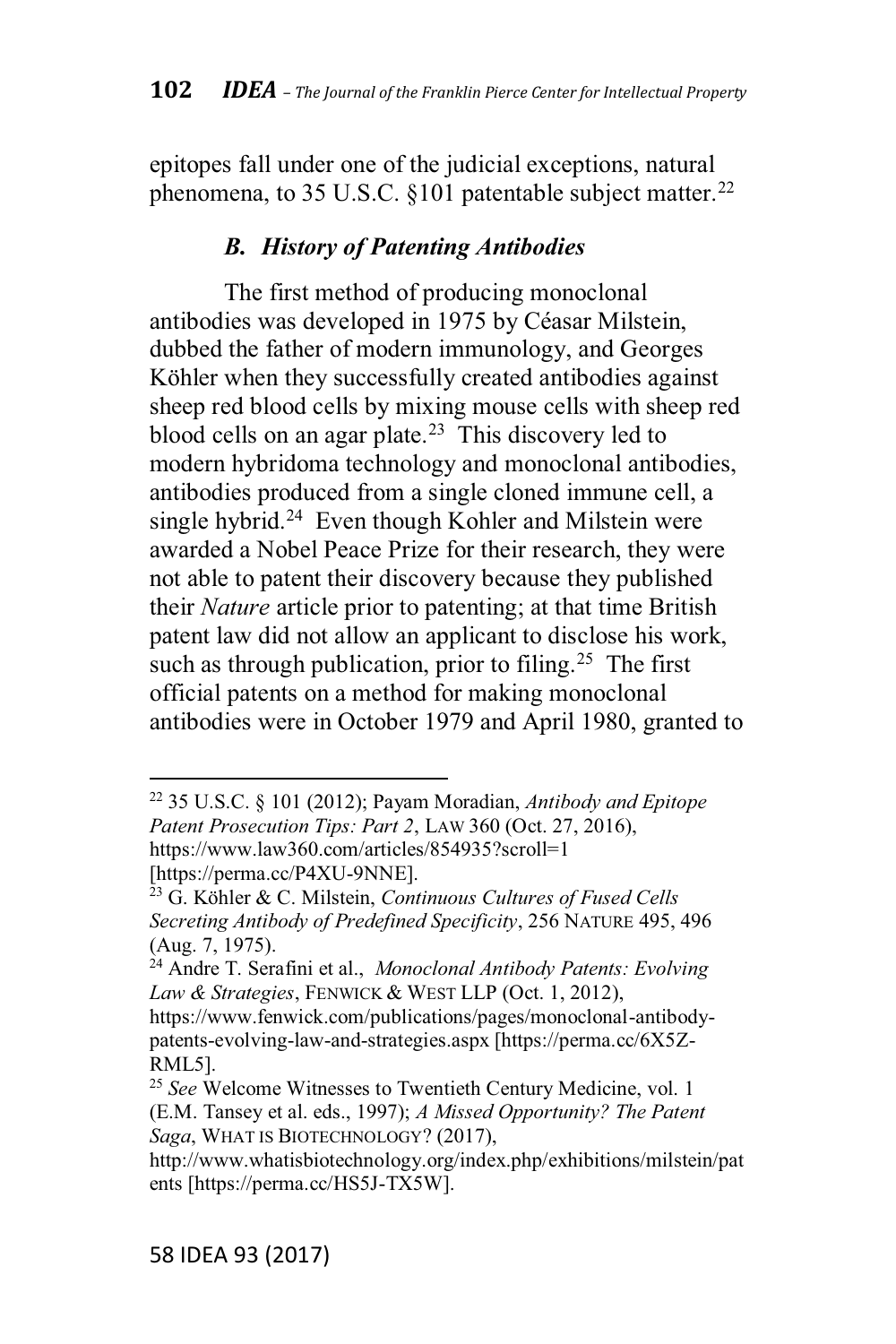## *The Future of Patenting Antibodies After Amgen v. Sanofi* **103**

Hilary Koprowski, Carlo Croce, and Walter Gerhard for monoclonal antibodies against tumor and influenza antigens.26 While these patents instigated a major controversy in the British and international scientific community because the patents merely used Milstein and Kohler's unpatented technique to make their own monoclonal antibodies, this first antibody patent initiated subsequent antibody patents on improving monoclonal antibody production.<sup>27</sup> Since the technique for producing monoclonal antibodies has long been established, antibody patenting has moved from method claims of producing the antibody to composition of matter claims with applicants claiming the antibody itself. These composition of matter claims allow for a broader claim scope. Biotechnology companies have invested countless dollars into the research and development costs of producing monoclonal antibodies; one study found that the cost of developing a new biologic is around 1.2 billion dollars.28 Likewise, litigation over monoclonal antibodies remains the most expensive form of litigation in the biotechnology industry.29 Without a broad claim scope for a

<sup>26</sup> *A Missed Opportunity? The Patent Saga*, WHAT IS BIOTECHNOLOGY? (2017),

http://www.whatisbiotechnology.org/index.php/exhibitions/milstein/pat ents [https://perma.cc/HS5J-TX5W].

<sup>27</sup> *A Missed Opportunity? The Patent Saga*, WHAT IS BIOTECHNOLOGY? (2017),

http://www.whatisbiotechnology.org/index.php/exhibitions/milstein/pat ents [https://perma.cc/HS5J-TX5W]; Andre T. Serafini et al.,

*Monoclonal Antibody Patents: Evolving Law & Strategies*, FENWICK & WEST LLP. (Oct. 1, 2012),

https://www.fenwick.com/publications/pages/monoclonal-antibodypatents-evolving-law-and-strategies.aspx [https://perma.cc/6X5Z-RML5].

<sup>28</sup> Ulrich Storz, *Rituximab: How Approval History is Reflected by a Corresponding Patent Filing Strategy*,6LANDES BIOSCIENCE 820, 820 (2014).

<sup>29</sup> Serafini, supra note 24.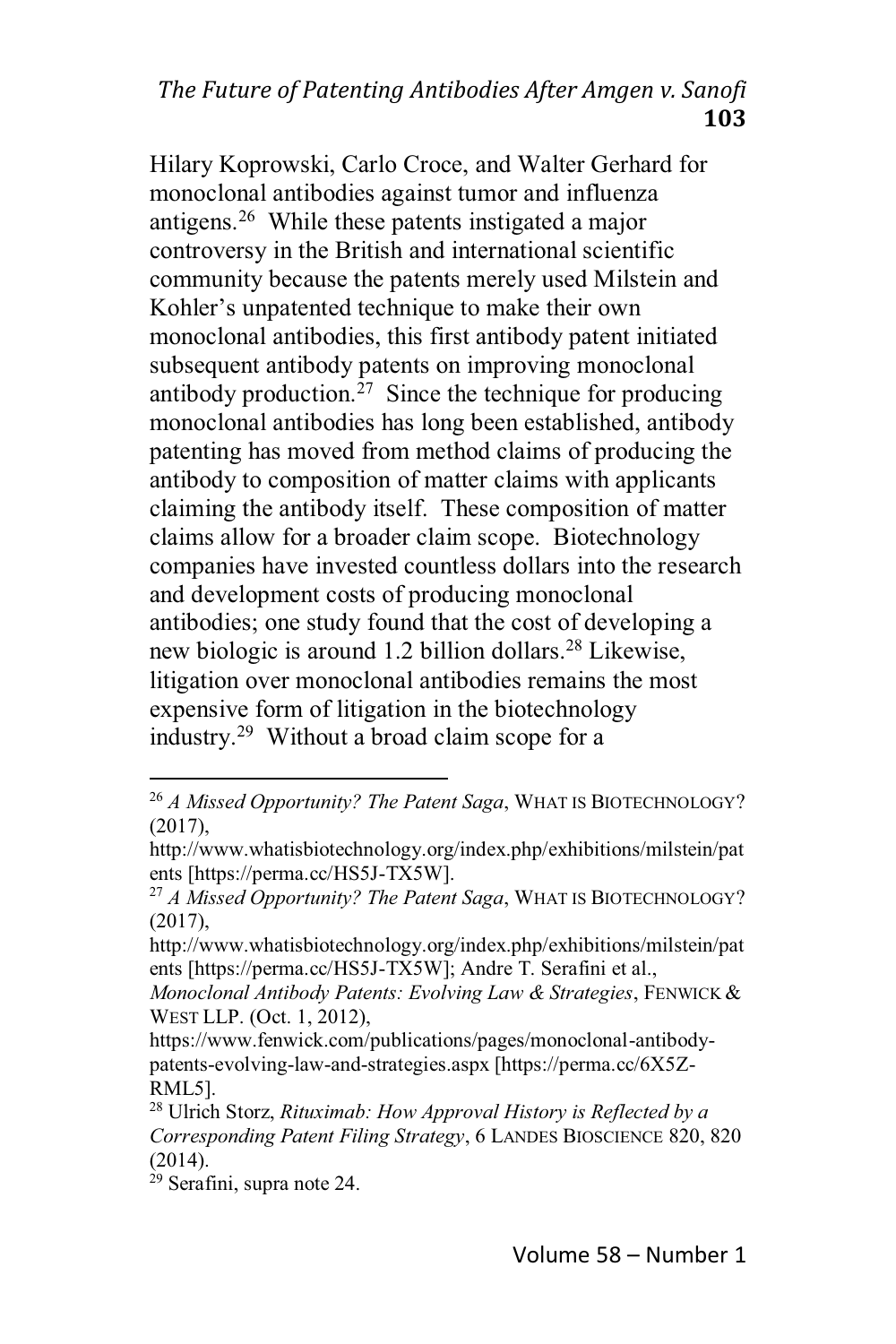biotechnology company's antibody, these companies are not likely to invest the money into monoclonal antibody production. Since monoclonal antibody patenting changed from methods to composition of matter claims, applicants have a choice in how they wish to claim their monoclonal antibody: by the amino acid sequence of the antibody itself (structurally) or the amino acid sequence of the epitope residue on the antibody's target antigen (functionally). Which type of claim provides better protection? Biotechnology companies do not merely want a claim on a single antibody, they often want a broader claim scope to an entire genus of antibodies with this same function of attaching to a specified target antigen. How can these companies guarantee a broad patent scope on its antibody, while at the same time protect against future research that potentially develops similar antibodies that perform the same function? More broadly, how can these claims to a genus of antibodies satisfy the patent bargain if an application is directed towards a broad claim scope over an entire genus of antibodies while, at the same time only disclosing a specified number of species within that genus?

## **III. LEGAL PARADIGM**

## *A. Written Description Requirement and Antibodies*

A patent application must satisfy all requirements laid out in 35 U.S.C. § 112, including the written description requirement. The written description requirement of 35 U.S.C. § 112 requires the patent applicant to sufficiently and particularly disclose his or her invention.30 In the PTO Written Description Materials, the PTO decided that a patent which claims an antibody by its target antigen satisfies the 35 U.S.C. § 112 written description requirements because

<sup>30</sup> 35 U.S.C. §112(a) (2012).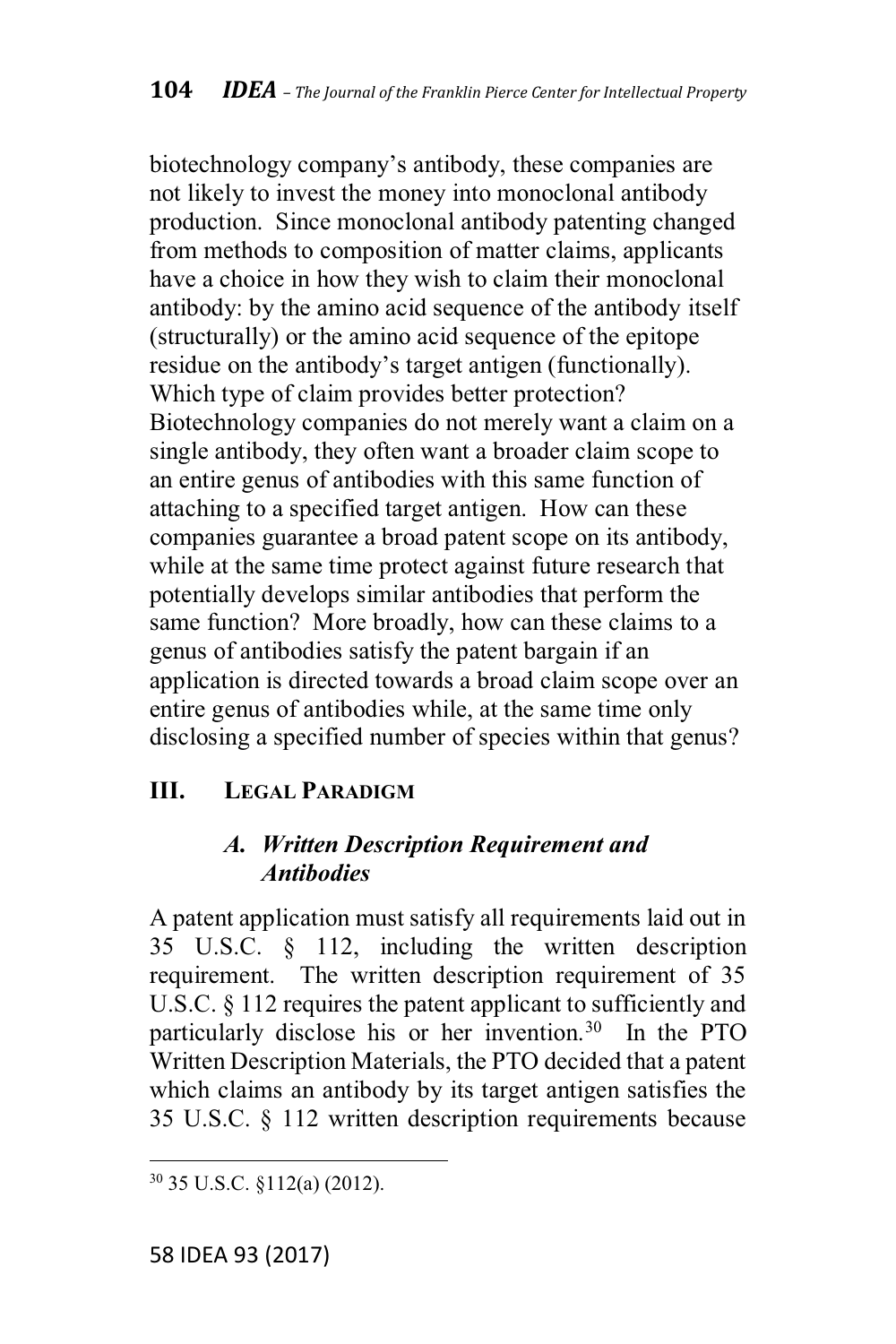## *The Future of Patenting Antibodies After Amgen v. Sanofi* **105**

one skilled in the art would know how to produce antibody specific antigen.<sup>31</sup> Specifically, the PTO's example 13, "Antibodies to a Single Protein" in its written description guidelines states that functionally claiming an antibody is permissible when the isolated antibody described is "capable" of binding to antigen  $X$ " and the specification sufficiently describes the protein  $X$  (an antigen is a protein).<sup>32</sup> The PTO stated that the specification did not need to describe an actual reduction to practice of an antibody binding to antigen X, describe the antibody in structural terms, provide a relation between the antibody binding to antigen X and the structure of that antibody, or provide a method for the antibody to bind to antigen X because with of a sufficient description of antigen X, usually structural, the antibody will be apparent to one of ordinary skill in the art based on the routineness of producing antigen-specific antibodies.<sup>33</sup> Overall, in these written description requirements the PTO reasoned that all that is needed for an antibody claim to a single protein is the structure of the specific antigen; one of ordinary skill in the art did not consider the amino acid sequence of the variable regions of the specific antibody to be necessary in reproducing the specific anti-X antibody. $34$ 

Similarly, the PTO declared that a patent may claim a genus of antibodies without disclosing multiple, specific amino acid sequences of example antibodies so long as the specification enables one skilled in the art to reproduce the antibody.35 Specifically, in written description guidelines example 14 "Antibodies to a Genus of Proteins," the PTO

<sup>&</sup>lt;sup>31</sup> U.S.P.T.O. WRITTEN DESCRIPTION TRAINING MATERIALS, Revision 1, 45-6 (2008),

https://www.uspto.gov/sites/default/files/web/menu/written.pdf [https://perma.cc/3XJG-DEQP].

 $\overline{3}$ <sup>2</sup> *Id*.

<sup>33</sup> *Id.*

<sup>34</sup> *Id.*

<sup>35</sup> *Id.* at 47-9 (*see* Example 14).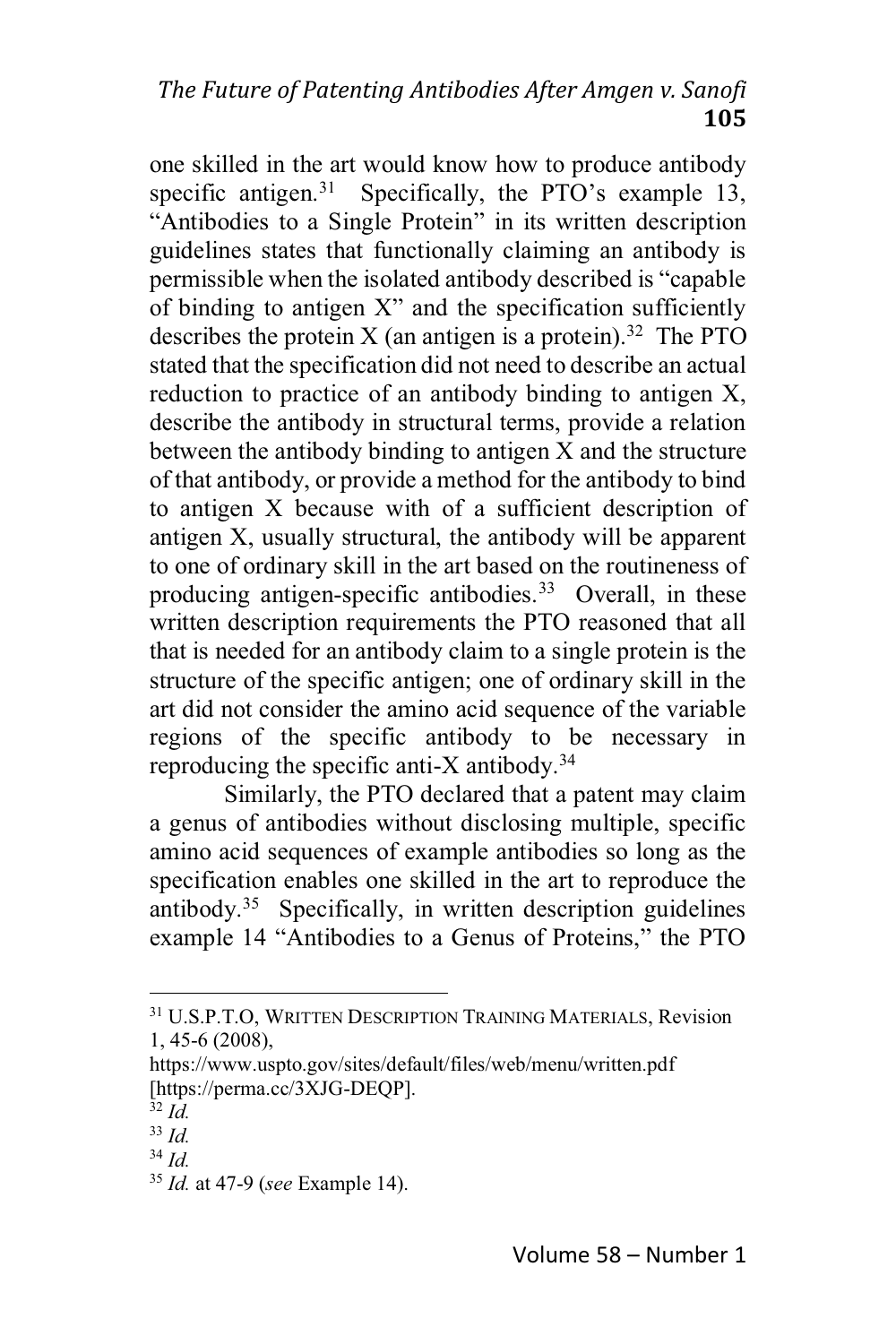used the same principle it applied in example 13, "Antibodies to a Single Protein," that an applicant may claim a genus of antibodies without fully disclosing the structure of each antibody when the applicant fully discloses the protein to which those antibodies attach, the antigen, and those skilled in the art would know how to produce these antigen-specific antibodies.<sup>36</sup> The PTO created this antibody exception even though it is in conflict with the PTO's default written description and enablement requirements of 35 U.S.C. § 112, wherein the patent application must disclose that the inventor was in actual possession of the invention at the time of filing and enable someone skilled in the art to produce the invention.37

The difference with antibody patents, as compared to electrical and even other chemical patents, is that it may not be possible for the inventor to know all the possible antibody sequences against a certain target epitope residue at the time of filing a patent application.<sup>38</sup> If an inventor were only allowed an antibody patent on what he disclosed or proved was in his possession, such restrictions would lead to very narrow patents. While the inventor would be able to prevent others from copying his exact antibody (i.e., what was disclosed in the patent application), he would not be able to exclude others from making and patenting similar antibodies, even with the same functionalities of targeting the same antigen.39 While in the short term this would develop healthy competition and perhaps lower prices for consumers, I propose that in the long term this would lead to

<sup>36</sup> *Id.*

<sup>37</sup> 35 U.S.C. §112 (2015).

<sup>38</sup> Oskar Liivak, *Guest Post: Centocur, the Antibody Exception, and Claiming Only What Was Invented*, Patentlyo (Feb. 27, 2011), http://patentlyo.com/patent/2011/02/guest-post-centocor-the-antibodyexception-and-claiming-only-what-was-invented.html [https://perma.cc/P48Q-P5TR].  $39 \tilde{Id}$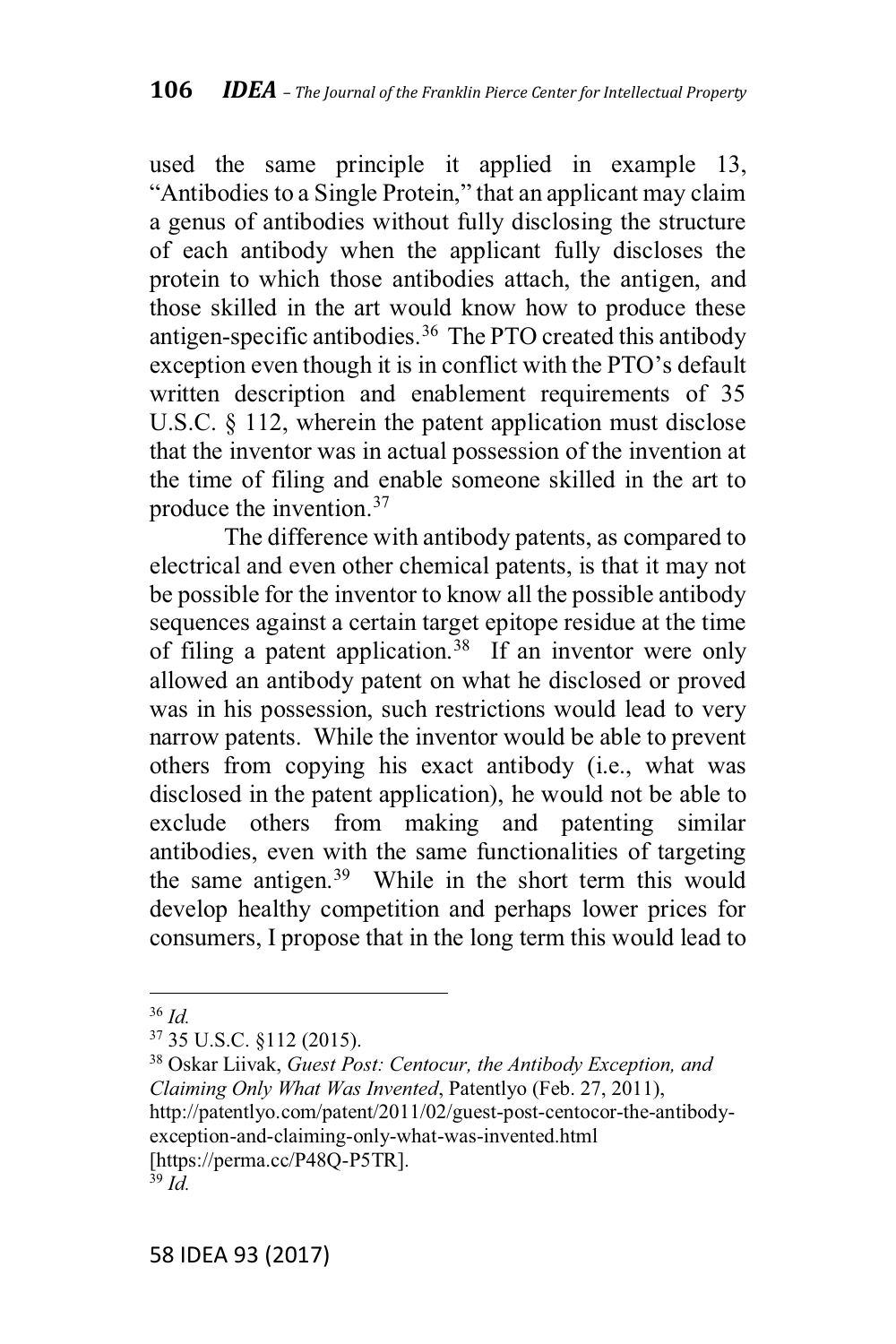## *The Future of Patenting Antibodies After Amgen v. Sanofi* **107**

less antibody development. Pharmaceutical companies would stop investing in antibody research and production because the research and development costs of producing an antibody are very high while the costs of copying, slightly changing the antibody to find a different variant, are much lower. This led to the PTO declaring an antibody exception to 35 U.S.C. § 112 including a lesser written description requirement, wherein an inventor could claim an antibody without disclosing the antibody's specific structure (the amino acid sequence of the antibody's variable regions) so long as the applicant provides enough details in the specification such that one of ordinary skill in the art would know how to produce the claimed antibody(ies) and the outer boundaries of the patent.<sup>40</sup>

## *B. Functionally Claiming Antibodies*

While PTO examiners may prefer when an applicant describes his invention using structural language, the PTO has declared that an applicant may alternatively explain his invention by what it does rather than what it is, known as functional language. $41$  A functional claim does not always limit the claim to a 35 U.S.C. § 112(f) means-plus-function limitation, especially when the claim uses functional language in connection with structural language.<sup>42</sup> Usually, this requires one of ordinary skill in the art to know how to make and use the invention, meeting the 35 U.S.C. § 112 written description and enablement requirements, based on the presented functional limitation.<sup>43</sup> Often, patent claims to

<sup>&</sup>lt;sup>40</sup> U.S.P.T.O, WRITTEN DESCRIPTION TRAINING MATERIALS, Revision 1, 45 (2008),

https://www.uspto.gov/sites/default/files/web/menu/written.pdf [https://perma.cc/3XJG-DEQP].

<sup>41</sup> MPEP (9th ed. Nov. 2015) (*see* § 2173.05(g)).

<sup>42</sup> *Id.*

<sup>43</sup> *Id.*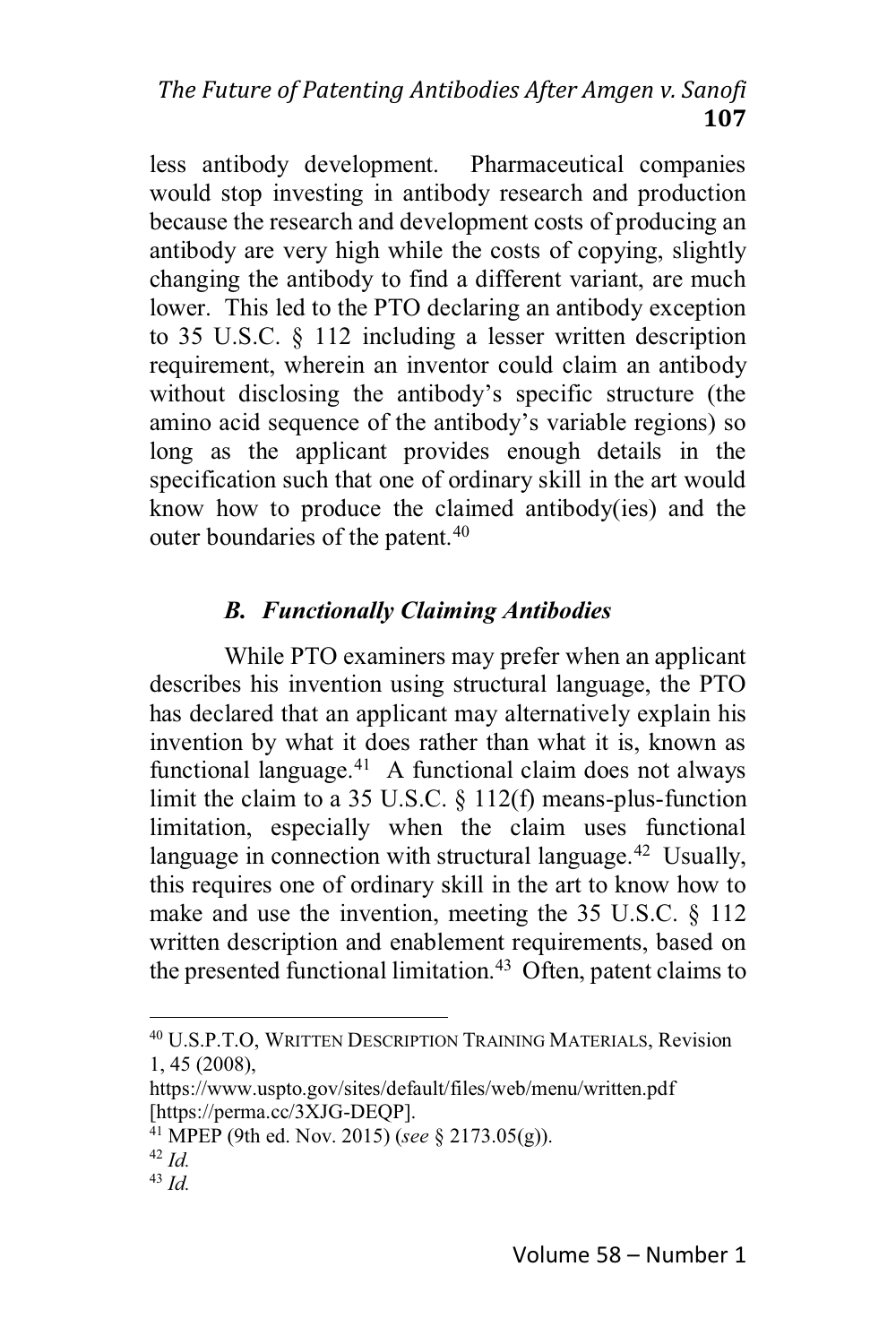novel therapeutic antibodies (e.g., monoclonal antibody therapy) functionally claim the inventive antibody because the applicant typically has not physically produced the claimed antibody.44 These claims are allowed under constructive possession, so long as the claimed antibody is described sufficiently for a person skilled in the art to produce such antibody.45 An antibody claimed by the structure of a target epitope residue on its specified antigen is a functional claim even though the claim provides structure, because this is the structure of a part of the antigen and not the antibody itself. This claims the antibody in use, when the antibody is administered, rather than sitting on the shelf of a warehouse. As the PTO explained in example 13 of its written description guidelines, this type of functional claiming of antibodies is acceptable so long as the applicant fully described the specified antigen and one of ordinary skill in the art would know how to make these antibodies by routine and conventional methods  $46$ 

### *C. Claiming an Antibody Genus*

The default written description requirement of 35 U.S.C. § 112 states that the applicant must disclose enough so that one skilled in the art would know with reasonably clarity that the inventor was in possession of the claimed invention as of the filing date. $47$  The PTO has stated that an applicant can show possession of the claimed invention by an actual reduction to practice, with the inventor actually having the invention in hand, or by constructive reduction to practice, by proving that the invention was ready for patenting though drawings, chemical formulas, or identifying distinguishing characteristics of the claimed

<sup>&</sup>lt;sup>44</sup> Sandercock  $&$  Storz, supra note 21.

<sup>45</sup> *Id.*

<sup>46</sup> Sandercock & Storz, supra note 21.

 $47$  U.S.P.T.O, supra note 41.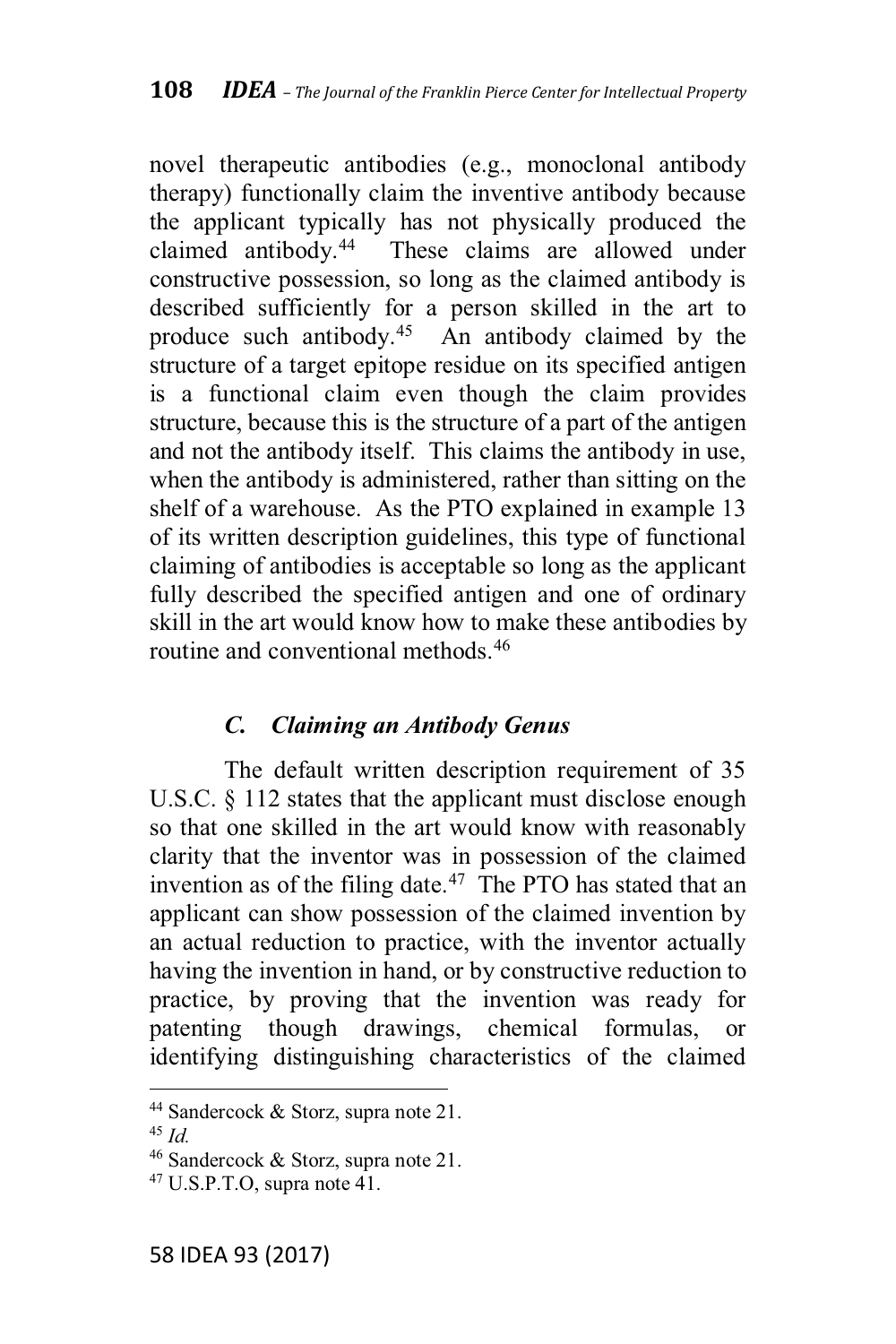invention.48 While an invention as claimed in the specification will put the public on notice of what the inventor possess at the time of invention, what about other similar inventions that are practically the same as that of the inventor, but the inventor did not actually possess as of the filing date? This is particularly problematic in the field of biologics where a lot of research and development costs go into developing a drug or an antibody, and a competitor can copy the inventor's disclosed drug and make enough modifications such that the drug will not fall within the inventor's claim scope, but the drug still behaves similarly to the inventor's drug. For example, many antibodies can target the same epitope residue on an antigen. If an inventor claims an antibody that attaches to epitope 1, a competitor can slightly change the variable region of that inventor's disclosed antibody without changing its affinity to also attach to epitope 1. This presents a problem in drug development because pharmaceutical companies will not invest in research and development if the company will only be allowed to obtain a small patent scope as for its specified drug, and will only get the disclosed antibody structure. Consequently, this could either lead to pharmaceutical companies not investing at all in drug development and innovation, or alternatively these same companies not disclosing, but instead keeping its drugs a trade secret until enough research has been done to identify all possibly known variants. Though, it is more likely that pharmaceutical companies will not invest in research and development because drug development is a race with many companies performing the same research. Without the guarantee of a strong and broad patent claim scope, these companies will most likely not take the chance that they will be the first to discover all the drug variants and take the time to obtain a patent for each one.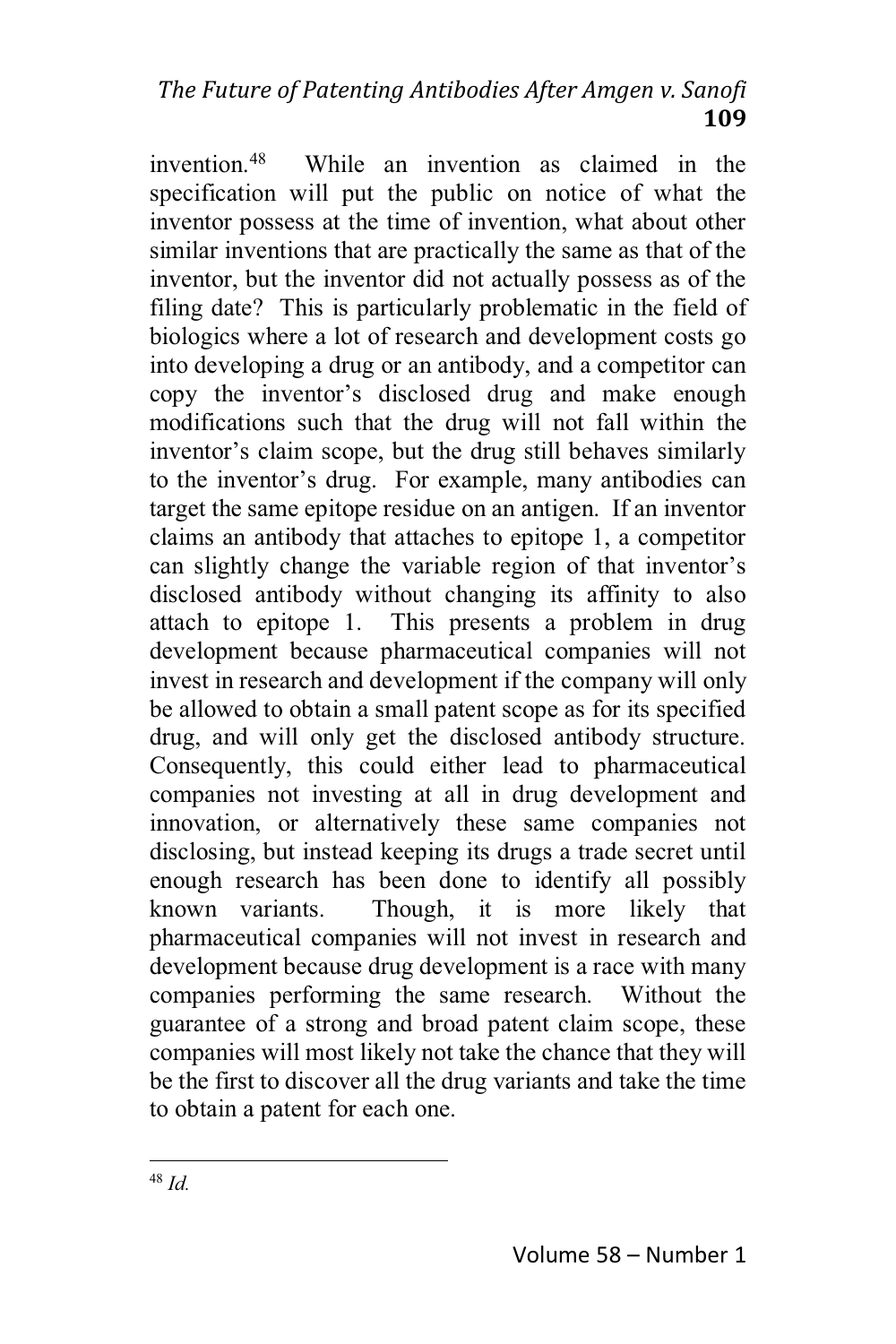In addition to the antibody exception to the default written description requirement, the PTO allows an applicant to claim a genus without disclosing every species within that genus.49 The PTO has stated that an applicant can obtain protection over species not claimed in the application when one of ordinary skill in the art could "envisage" a specified species based on the disclosures in the specification, by either drawing a structural formula or writing the compound names of species that fall under the disclosed generic formula.<sup>50</sup> The Federal Circuit interpreted the PTO's guidelines on claiming a genus in *Regents of Univ. of Cal. v. Eli Lilly & Co.* (hereinafter *Regents of Univ. of Cal.*) by holding that an applicant may secure patent protection over a genus by disclosing a representative number of species within the genus or disclosing a structural feature that is common to all species within this genus.<sup>51</sup> Here the court held that The Regents of University of California's '525 and '740 patents directed towards cDNA and which disclose techniques for incorporating human proinsulin cDNA into a recombinant plasmid using a specific semi-synthetic DNA incorporated into a suitable transfer vector were invalid for lack of written description.<sup>52</sup> The Regents of University of California's '740 patent claimed "[a] DNA transfer vector comprising an inserted cDNA consisting essentially of a deoxynucleotide sequence coding for human proinsulin..." $53$ The Regent of University of California attempted to claim the entire genus of human proinsulin cDNA made by any method of DNA incorporation into a transfer vector. Eli Lilly also produced human proinsulin cDNA using a cleavable fusion protein by a bacterial protein, transfer

<sup>&</sup>lt;sup>49</sup> U.S.P.T.O, supra note 41.

<sup>50</sup> *Id.*

<sup>51</sup> Regents of Univ. of Cal. v. Eli Lilly & Co., 119 F.3d 1559, 1569

<sup>(</sup>Fed. Cir. 1997).

 $\frac{32}{1}$ *Id.* at 1563-64.

<sup>53</sup> *Id.* at 1563.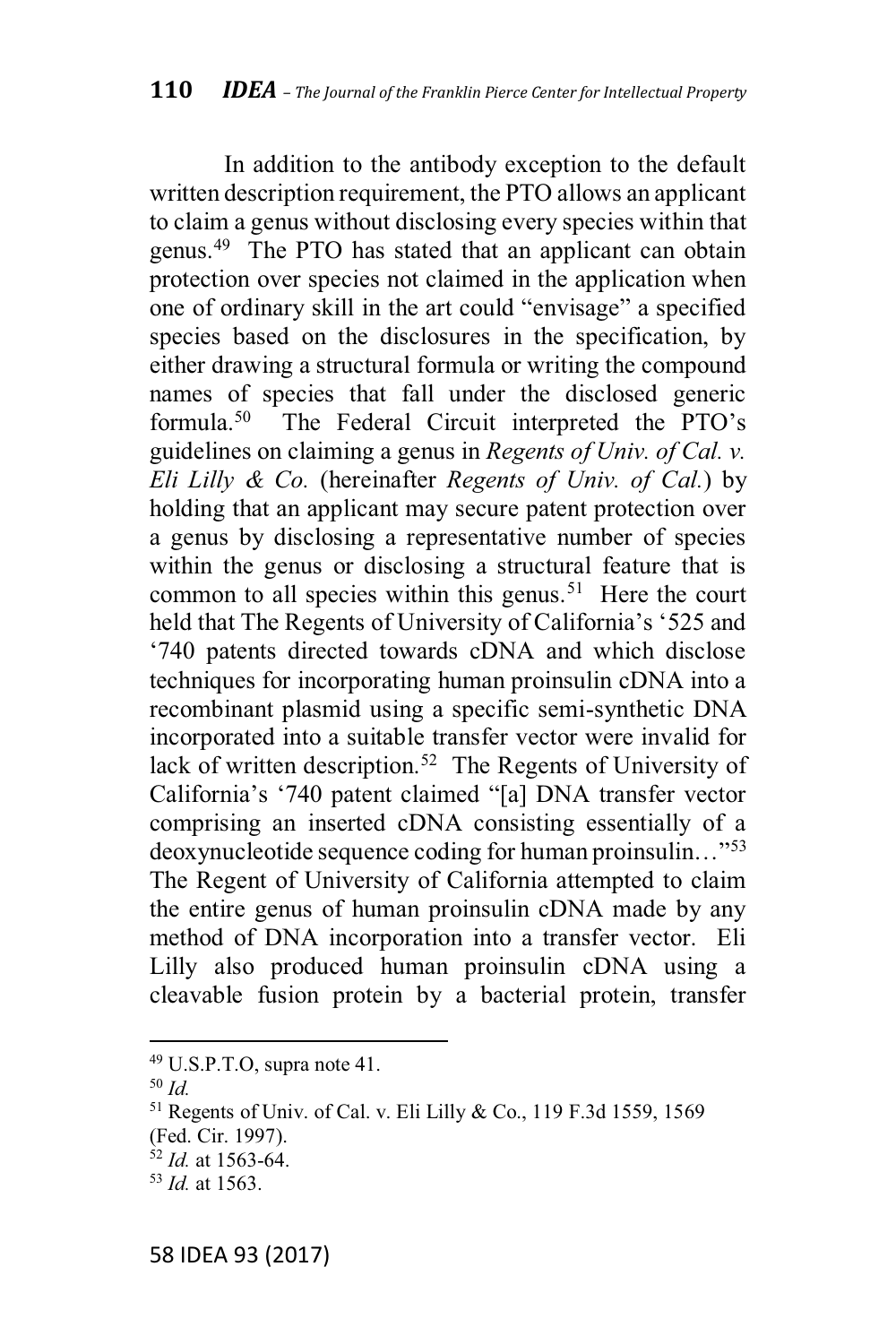vector, fusing with human proinsulin.<sup>54</sup> The Regents of University of California only disclosed its method of producing cDNA using rat insulin and tried to claim a patent scope over all vertebrate or mammalian insulin cDNA.<sup>55</sup> Since Eli Lilly used a bacterial protein instead of rat insulin, the Federal Circuit disregarded the Regents of University of California's argument that Eli Lilly's human proinsulin cDNA was the same as its claimed human proinsulin cDNA either literally or under the doctrine of equivalents.<sup>56</sup> Instead, the Federal Circuit agreed with Eli Lilly's argument that its cDNA did not fall under the cDNA disclosed by the Regents of University of California in patents '525 and '740 and that its claim, as previously granted, was invalid under the written description requirement because it attempted to gage a larger claim scope than what was disclosed.<sup>57</sup> Similarly, in *Centocor Ortho Biotech, Inc. v. Abbott Labs.* (hereinafter *Centocor*) the Federal Circuit held that Centocor's claim 2 in patent '755 towards an isolated recombinant anti-TNF-alpha antibody was invalid for lack of written description because Centocor only disclosed chimeric antibodies, but attempted to cover all antibodies that had a human constant region and variable region from any source.58 Like *Regents of Univ. of Cal.*, Centocor only disclosed anti-TNF-alpha antibodies with chimeric antibodies, combining human genetic material with genetic material from a non-human source, whereas Abbott constructed a fully-human antibody, leading to the Food and Drug Administration approving its drug Humira (which occurred prior to issuing of Centocor's chimeric antibody

<sup>54</sup> *Id.*

<sup>55</sup> *Id.* at 1568.

<sup>56</sup> *Id.* at 1562, 1568.

<sup>57</sup> *Id.* at 1569.

<sup>58</sup> Centocor Ortho Biotech, Inc. v. Abbott Labs., 636 F.3d 1341, 1346- 47, 1353 (Fed. Cir. 2011).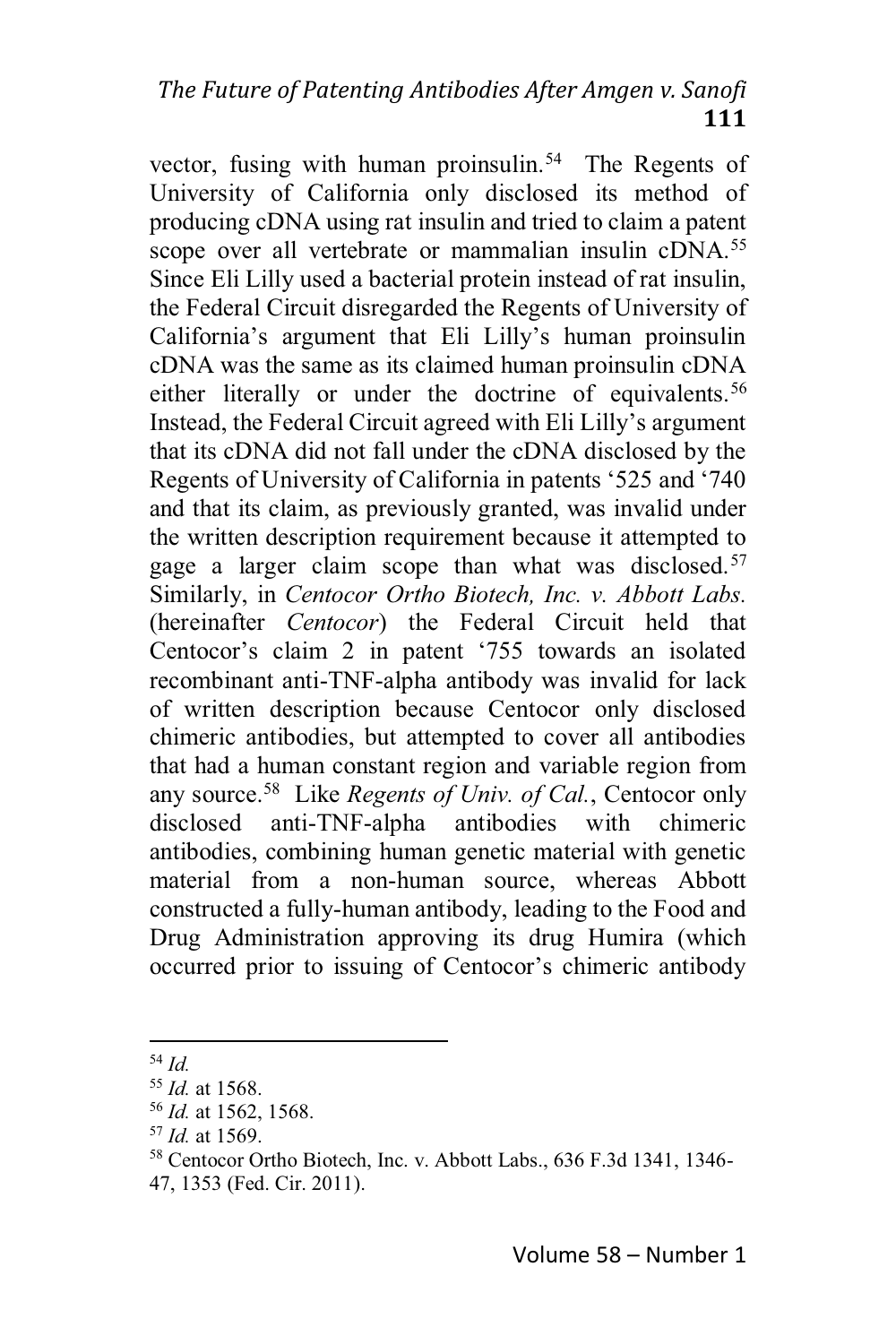patent).<sup>59</sup> In *Centocor*, the Federal Circuit interpreted antibody example 13 of the PTO's Written Description guidelines of an antibody to a single protein to indicate that an applicant may claim an antibody without fully describing the structure (amino acid sequence of the antibody) when the applicant fully discloses the "novel protein," antigen in the specification and the method of producing the antibody is routine and well understood at the time of filing.<sup>60</sup> Since Centocor did not completely describe a fully-human antibody at the time of filing (Centocor only disclosed chimeric antibodies) the Federal Circuit held that Centocor's claim towards anti-TNF-alpha antibodies did not encompass Abbott's fully-human antibody; therefore, Centocor's claim towards anti-TNF-alpha antibodies was invalid under 35 U.S.C.  $\S$  112 for lack of written description.<sup>61</sup> The Federal Circuit in *Centocor* articulated the proposition that while an applicant does not need to provide examples or a reduction to practice of the claimed antibody, the applicant must specifically disclose an antibody that binds to human TNFalpha even if human TNF-alpha protein and antibodies to that protein are already known in the field.<sup>62</sup> This is a case where the claim would meet the enablement requirement of 35 U.S.C. § 112 since one of ordinary skill in the art would know how to make and use these anti-human TNF-alpha antibodies, but the claim would fail for lack of written description requirement under 35 U.S.C. § 112 for not proving that the inventor "possessed" an anti-human TNFalpha antibody at the time of filing. This seems to be the start of the Federal Circuit narrowing the PTO's antibody exception to the written description requirement by requiring

 $59$  *Id.* at 1346.

<sup>&</sup>lt;sup>60</sup> Moradian, supra note 13; Centocor Ortho Biotech, Inc., 636 F.3d at 1351-52.

<sup>&</sup>lt;sup>61</sup> Centocor Ortho Biotech, Inc., 636 F.3d at 1353.

 $^{62}$  *Id* at 1352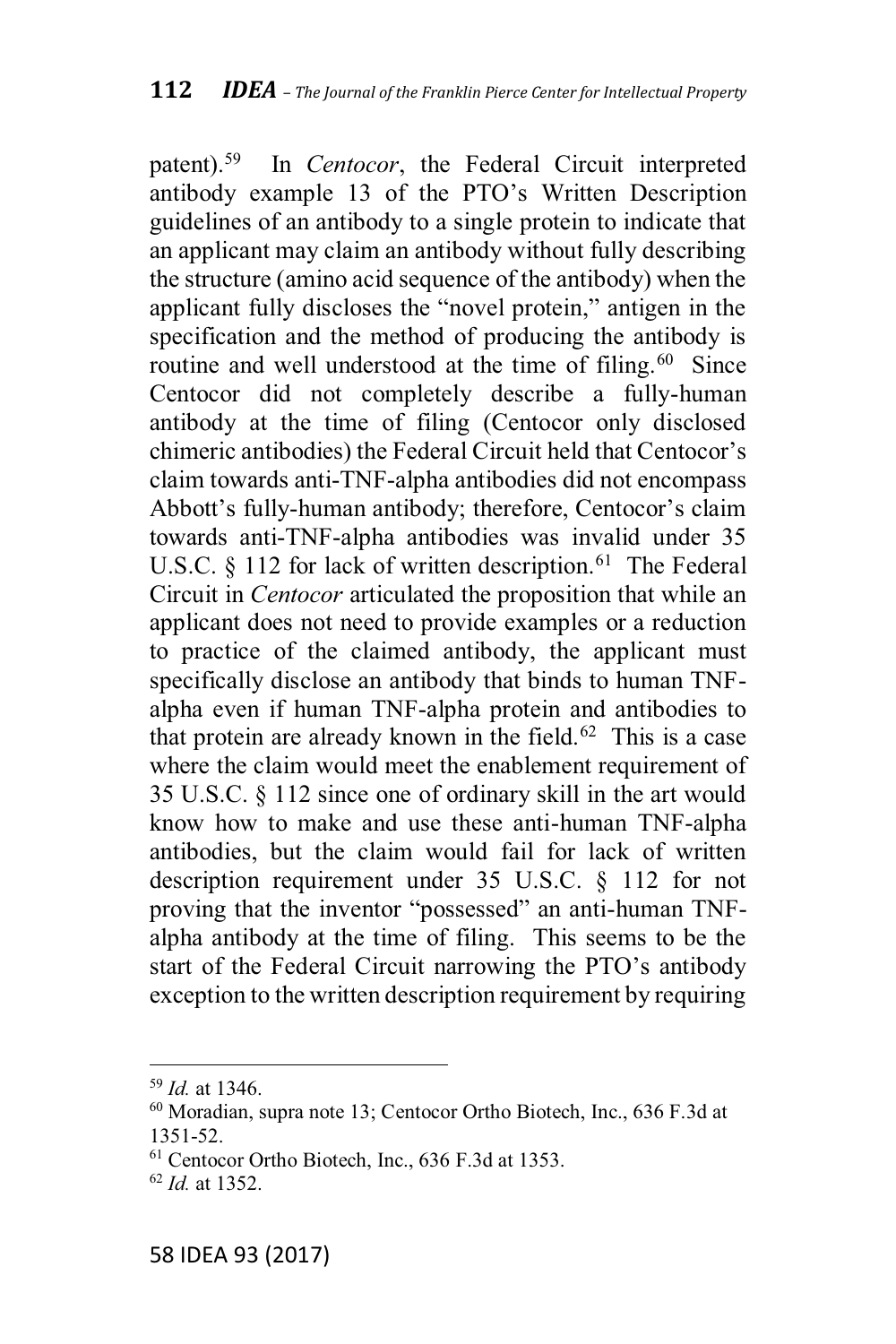"possession," though the Federal Circuit does not explicitly state this presumption.

## D. Interpreting the PTO's Antibody Exception

In 2014, the Federal Circuit interpreted the PTO's antibody exception to the written description requirement in Abbvie Deutschland GmbH & Co. v. Janssen Biotech, Inc. (hereinafter *Abbvie*). AbbVie owns patents 6,914,128 and 7,504, 485 (hereinafter '128 and '485, respectively) directed towards an anti-human interleukin-12 (hereinafter IL-12) antibody that discloses the amino acid sequence of the complementarity-determining regions of 300 antibodies that bind to IL-12, where all the disclosed amino acid sequences share  $90\%$  similarity in the variable region.<sup>63</sup> At issue in this case was claim 29 of AbbVie's '128 patent which reads "[a] neutralizing isolated human antibody, or antigen-binding portion thereof that binds to human IL-12 and disassociates from human IL-12 with a koff rate constant of  $1x10^{-2}$  s<sup>-1</sup> or less, as determined by surface plasmon resonance."<sup>64</sup> Centocor filed its patent application 10/912,994 (hereinafter '994), also on an anti-IL-12 antibody with a 50% amino acid sequence to AbbVie's anti-IL12 antibodies, and initiated an interference with AbbVie's '128 patent because, like AbbVie's '128 claim 29, Centocor's antibody also bound to human IL-12 and had a dissociation rate of  $1x10^{-2}$  s<sup>-1</sup> or less.<sup>65</sup> While AbbVie and Centocor's respective antibodies function similarly, Centocor's claimed antibody is not structurally similar to AbbVie's disclosed antibody sequences. One of the concerns in *Abbyie* that is important here was whether AbbVie's '128 patent met the sufficient

<sup>&</sup>lt;sup>63</sup> Abbyie Deutschland GmbH & Co. v Janssen Biotech, Inc., 759 F.3d 1285, 1291 (2014).

<sup>&</sup>lt;sup>64</sup> U.S. Patent No. 6,914,128, at col. 386 l. 55 (filed Mar. 24, 2000).

<sup>&</sup>lt;sup>65</sup> Abbyie Deutschland GmbH & Co., 759 F.3d at 1292.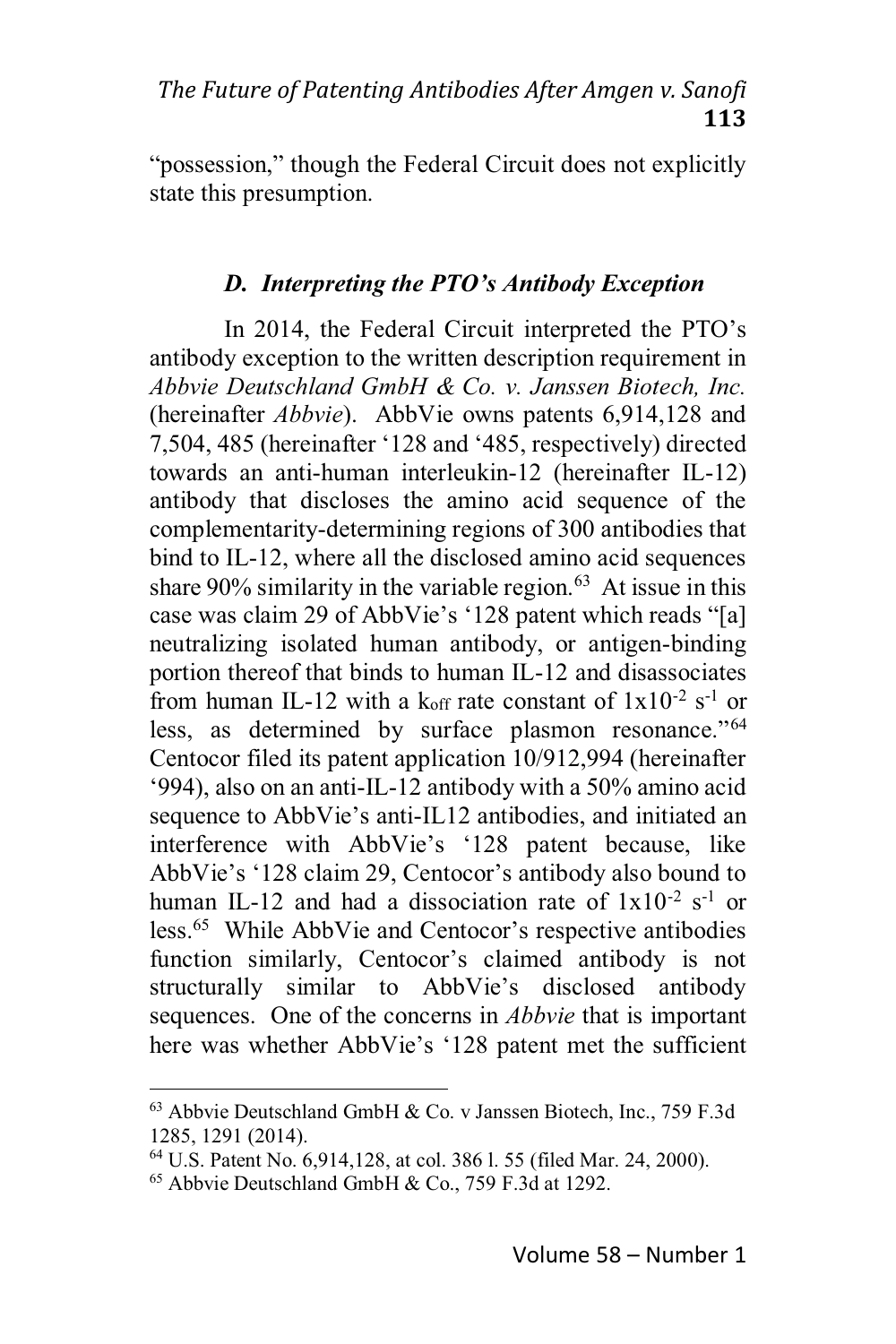written description requirements, specifically the PTO's antibody exception to the written description requirements to claim a broad genus of antibodies that associate with IL-12, as articulated by claim 29.<sup>66</sup> AbbVie argued that it met the written description requirement for this genus of antibodies because it disclosed all known amino acid sequences for its anti-IL-12 antibody and as per the PTO's antibody exception it was not required to provide all sequences within this genus.<sup>67</sup> In the specification, AbbVie's disclosure of known amino acid sequences for its anti-IL-12 antibody is narrower than the language of its claim 29 towards all human antibodies that bind to human IL-12. The Federal Circuit agreed with Centocor's argument that AbbVie was trying to obtain a broader scope than its disclosure contained, which is in violation of the written description requirement of 35 U.S.C.  $\S$  112.<sup>68</sup> The Court further reasoned that AbbVie would have been able to claim a genus of anti-IL-12 antibodies without disclosing the structure of each species if all the species shared a common structural feature or the patent discloses a sufficient representative number of species.<sup>69</sup> Since the anti-IL-12 antibodies in AbbVie patents do not share a common structural feature common, AbbVie had to prove that it disclosed a sufficient number of representative antibodies to stake a claim in this genus.<sup>70</sup> The PTO does not define a sufficient number of representatives species, therefore it is up to the courts (i.e. the legal paradigm) to determine whether a patent applicant meets this requirement. The Federal Circuit concluded that AbbVie's claims did not meet the sufficient number of representative species to claim a

<sup>&</sup>lt;sup>66</sup> Id. at 1297.

 $67$  *Id.* at 1298.

 $68$   $Id$ 

<sup>&</sup>lt;sup>69</sup> Abbvie Deutschland GmbH & Co, 759 F.3d 1285 at 1299; 6 PATENT OFFICE RULES AND PRACTICE, Example 14 (2008).

<sup>&</sup>lt;sup>70</sup> Abbyie Deutschland GmbH & Co,  $759$  F.3d 1285 at 1299.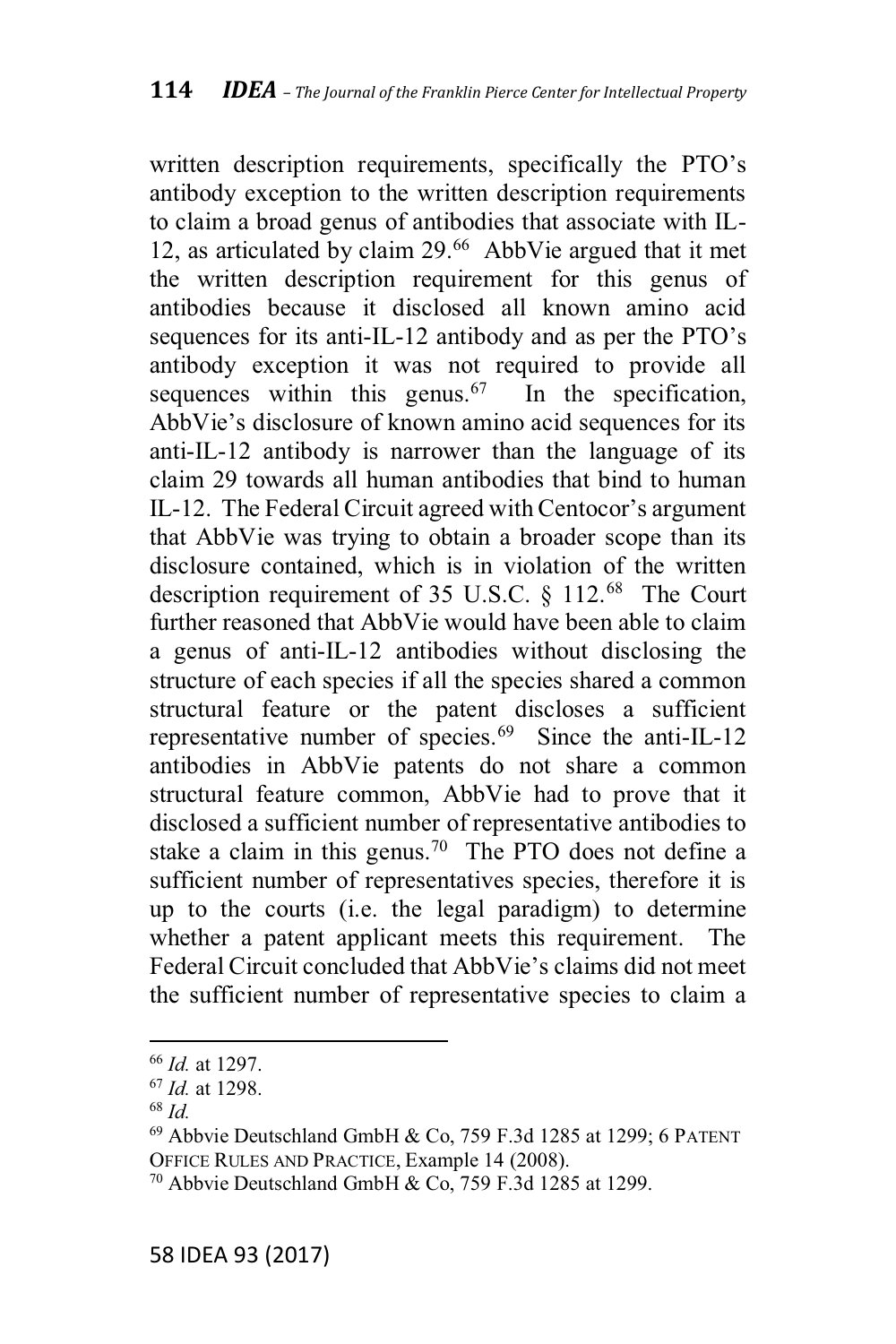genus over all anti-IL-12 antibodies.<sup>71</sup> The Federal Circuit reasoned that the antibodies disclosed in AbbVie's patents shared 90% of the same complementarity-determining regions and all contain VH3 (variable) heavy chains and Lambda type light chains.<sup>72</sup> Unlike AbbVie's disclosed antibodies, Centocor's antibody has a VH5 heavy and Kappa type light chains.<sup>73</sup> Structurally, Centocor's VH5 and Kappa anti-IL-12 antibody is about 50% different from AbbVie's disclosed VH3 and Lambda anti-IL-12 antibodies Ultimately, the Federal Circuit ruled that AbbVie only disclosed anti-IL-12 antibodies with VH3 heavy chain and Lambda light chains, but claimed that these heavy and light chains can be modified to yield other anti-IL-12 antibodies; therefore, AbbVie could not claim this entire genus of anti-IL-12 antibodies with only a disclosure of a particular species (Sanofi's antibody was not a VH3 Lambda, therefore it did not fall within AbbVie's disclosure).<sup>74</sup> The Federal Circuit's holding in *Abbyie* narrows the PTO's antibody exception to the written description requirement, almost going back to the default written description requirement minus proof of a reduction to practice, in ruling that to claim a wide genus of antibodies, the specification must structurally disclose a representative of each species within the genus. Though, the Federal Circuit's ruling may also be narrower due to the fact that AbbVie's patent claimed its anti-IL-12 antibodies in claim 29 functionally rather than structurally by the amino acid sequence of an antibody itself.<sup>75</sup> The Federal Circuit ruled that in order to claim a

 $71$  *Id.* at 1300.

 $72$  Id.

 $^{73}$  Id.

<sup>&</sup>lt;sup>74</sup> Abbvie Deutschland GmbH & Co, 759 F.3d 1285 at 1300; Payam Moradian, Antibody and Epitope Patent Prosecution Tips: Part 2, Law 360. (Oct. 27, 2016),

https://www.law360.com/articles/854929/antibody-and-epitope-patentprosecution-tips-part-2 [https://perma.cc/P4XU-9NNE].  $^{75}$  *Id* at 1299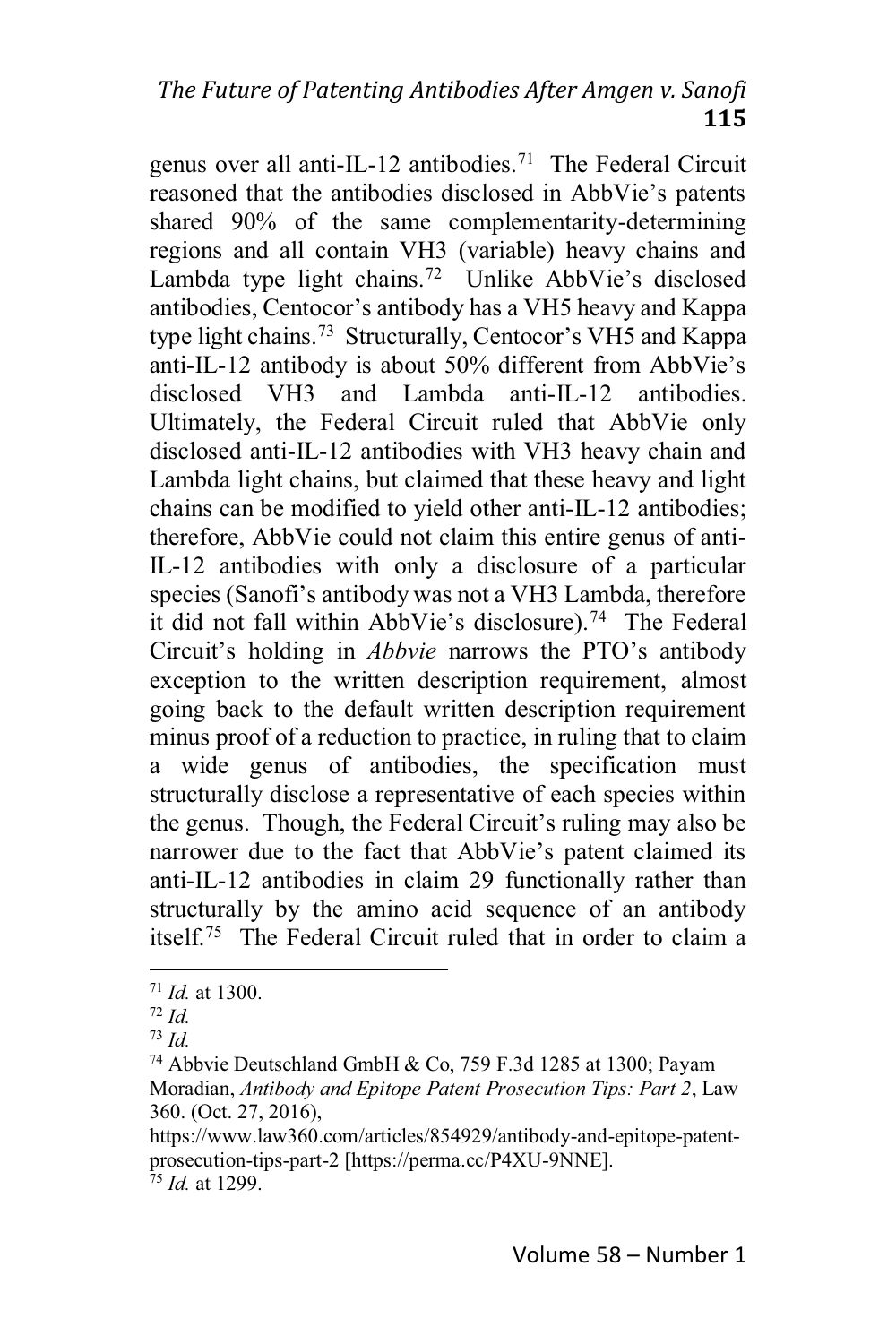genus using functional language, the specification must sufficiently identify what the applicant wishes to claim as a generic invention and that the applicant must disclose a sufficient number of species, all of which achieve this generic result.<sup>76</sup> As previously discussed, the Federal Circuit explicitly stated that AbbVie did not disclose a species that encumbered Centocor's VH5 and Kappa anti-Il-12 antibody, therefore AbbVie did not provide a sufficient disclosure to merit its protection for the genus claimed in patent '128 claim 29. $^{77}$  The Federal Circuit further implied that while it narrowed the PTO's antibody exception for the written disclosure requirement by not granting AbbVie protection for the genus of anti-IL-12 antibodies even though Centocor's Stelara was not known at the time AbbVie filed its patent application, AbbVie's patent '128 claim 29 may have been considered valid and the Federal Circuit may have granted the broader scope if AbbVie provided disclosure of an antibody structurally similar to Stelara (VH5 and Kappa variable complementarity-determining regions).<sup>78</sup> Here, the Federal Circuit is not fully closing the door on the PTO's antibody exception to the written description requirement, but merely narrowing the requirements to suggest that if an applicant wants to claim a broad genus of antibodies, the applicant must disclose a structurally representative antibody of each species within that genus.

Though, how does this narrower requirement hold true in the evolving nature of antibody research, where like AbbVie, the applicant can only disclose the antibodies known at the time of filing? Simple or complicated but well known techniques can create a structurally different enough antibody that would not be included under the *Abbvie* court's narrower interpretation of the PTO's antibody exception.

 $76$  Id.

 $77$  *Id.* at 1301.

 $78$   $Id$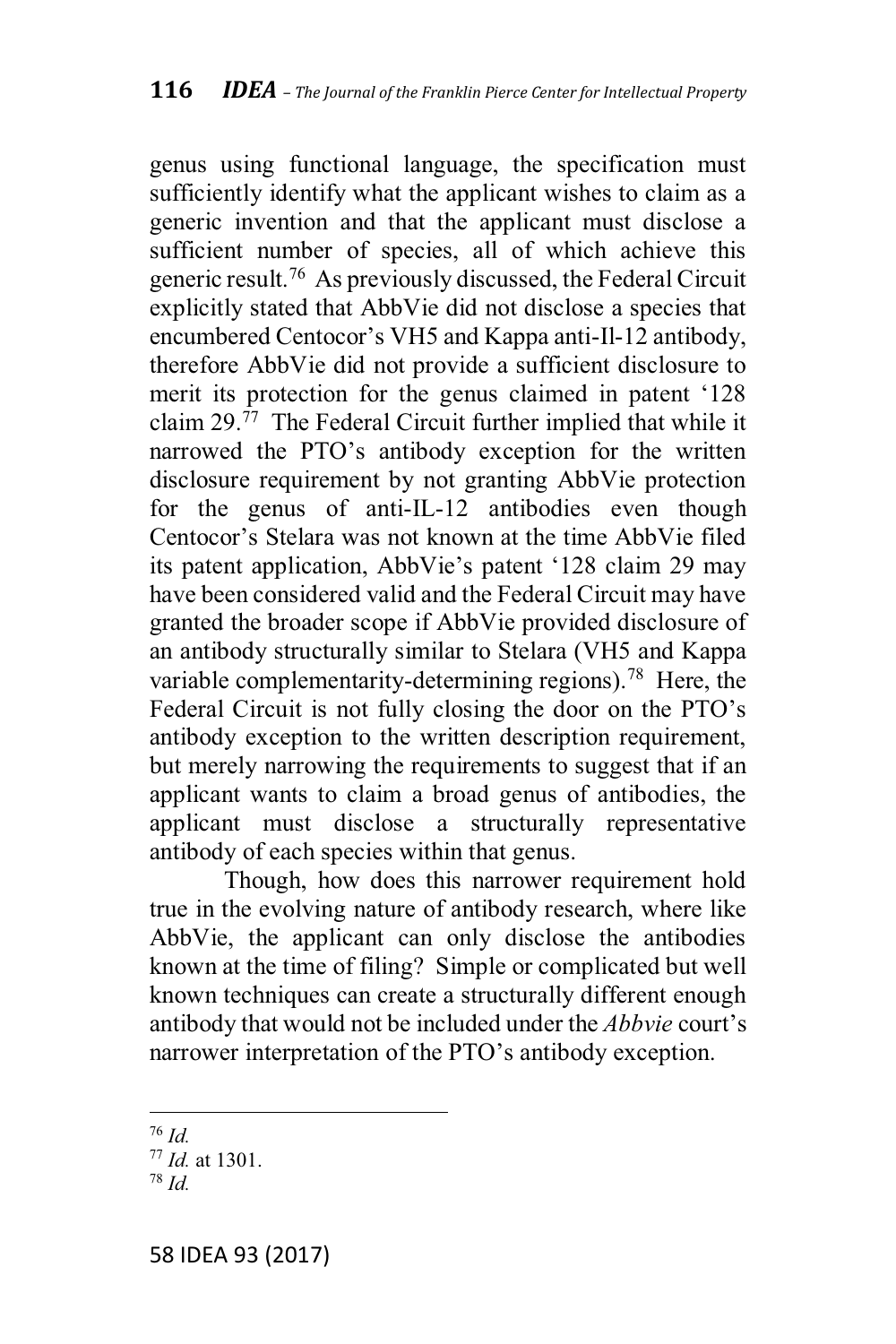#### IV. **AMGEN V. SANOFI**

## A. Amgen and Written Description

After *Regents of Univ. of Cal.* and *Abbyie*, where the Federal Circuit vastly narrowed the PTO's antibody exception to the written description requirement by stating that for an applicant to claim a genus of antibodies, that applicant must disclose all possible structures of the antibody its patent is to cover,  $\frac{79}{9}$  many companies most likely switched from disclosing an antibody's complementaritydetermining regions, as AbbVie did, to disclosing the amino acid sequences (epitope residues) of an antibody's target antigen. It may be easier to figure out known epitope residues, to which these antibodies bind, than possible antibody structures; therefore, these companies' patents are more likely to remain valid with the evolution of research by just describing the epitope residues.

The United States District Court for the District of Delaware upheld the jury verdict in *Amgen Inc. v.* Sanofi (hereinafter *Amgen*), that Amgen's patent claims directed towards a genus of antibodies that bind to specified epitopes on PCSK9 was valid under the written description and enablement requirements. This case is directed towards a genus of antibodies that lower the level of low-density lipoprotein (hereinafter LDL), also known as had cholesterol, in the blood.<sup>80</sup> Amgen is a Delaware corporation that developed a drug with its active ingredient being an antibody that binds to PCKS9. Amgen filed a U.S. patent family which includes patents 8,829,165 (hereinafter  $(165)$  and  $8,859,741$  (hereinafter  $(741)$ ) that issued September 9, 2014 and October 14, 2014, respectively.<sup>81</sup>

 $79$  Supra note 53, 59.

<sup>&</sup>lt;sup>80</sup> Amgen Inc. v. Sanofi, No. 14-1317-SLR, 2017 U.S. Dist. LEXIS

<sup>192,</sup> at \*7 (D. Del. Jan. 3, 2017).

 $81$  Amgen Inc., 2017 U.S. Dist. LEXIS 192, at  $*4$ .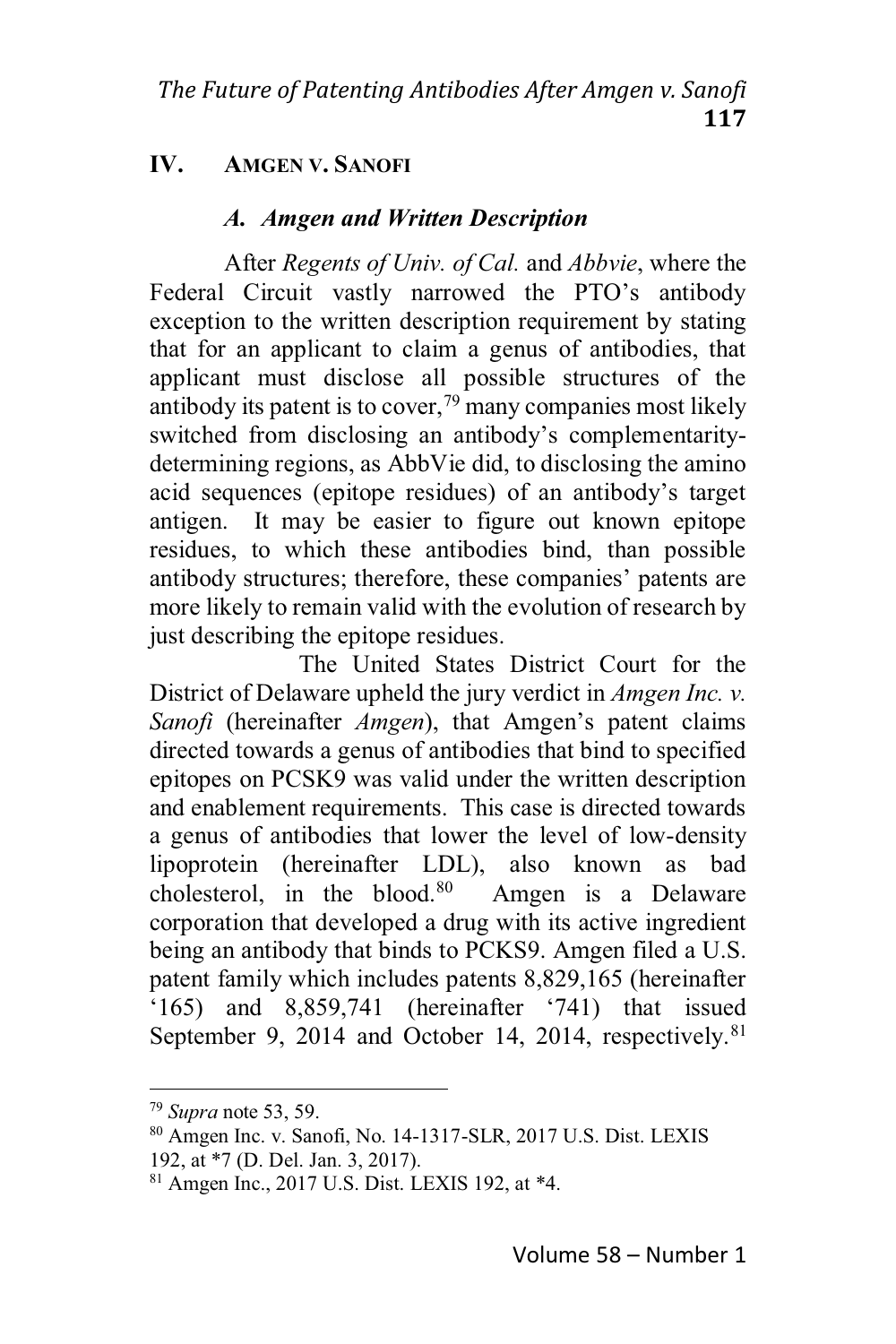Amgen's drug, Repatha, with the active ingredient, evolocumab, is a monoclonal antibody that binds to PCSK9 to prevent PCSK9 from binding to low density lipoprotein receptor (hereinafter LDLR), thus lowering LDL cholesterol in the blood.<sup>82</sup> Sanofi is a French company (though also incorporated under the laws of Delaware) which also developed a drug against bad cholesterol, Praluent, with the active ingredient alirocumab, a monoclonal antibody that also reduces LDL cholesterol levels in the blood.<sup>83</sup> While Amgen filed this patent family on August 23, 2007, with patent '165 on April 10, 2013 and '741 on April 24, 2014, Sanofi obtained Federal Drug Administration (hereinafter FDA) approval for Praluent in July 2015 while Amgen did not obtain FDA approval for Repatha until August 2015.<sup>84</sup> On October 17, 2014, right after Amgen's patent '741 issued, Amgen sued Sanofi alleging that Sanofi's Praluent infringed its '698, '165, and '741 patents (all that is left in this case are the two patents  $'165$  and  $'741$ ), specifically claim 1 of both patents. $85$  Sanofi counterclaimed arguing that claim 1 of both patents  $165$  and  $741$  were invalid for lack of written description and enablement, and were also obvious in light of the prior art<sup>86</sup> (this note is only discussing Sanofi's assertion that the claims were invalid for lack of written description). Claim 1 in Amgen's '165 and '741 patents claims an isolated monoclonal antibody that binds to given residues on PCSK9,<sup>87</sup> epitope residues on PCSK9. Specifically, Sanofi argues that Amgen broadly claimed all anti-PCSK9 antibodies that bound to specified epitope

<sup>82</sup> Amgen Inc., 2017 U.S. Dist. LEXIS 192, at \*7.

<sup>83</sup> *Id.*

<sup>84</sup> U.S. Patent No. 8,859,741 (issued Oct. 14, 2014); U.S. Patent No.

<sup>8,829,165</sup> (issued Sept. 9, 2014); Amgen Inc., 2017 U.S. Dist. LEXIS 192, at \*7.

<sup>85</sup> Amgen Inc., 2017 U.S. Dist. LEXIS 192, at \*2.

<sup>86</sup> Amgen Inc., 2017 U.S. Dist. LEXIS 192, at \*6-7.

<sup>87</sup> Amgen Inc., 2017 U.S. Dist. LEXIS 192, at \*7.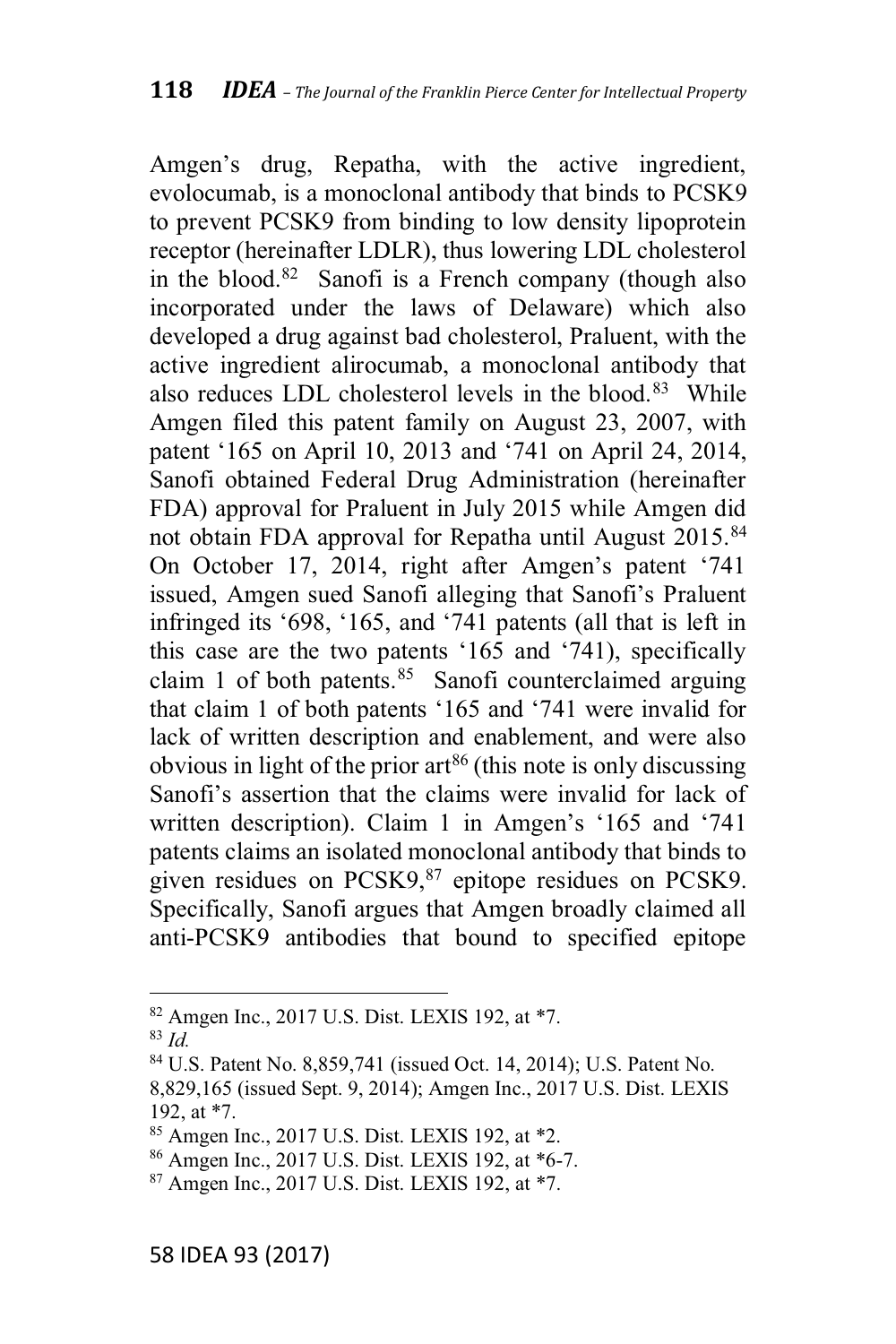residues without disclosing a representative number of antibodies and there was no common structural feature among anti-PCSK9 antibodies for Amgen to obtain such a broad patent scope.<sup>88</sup> Amgen's specification, which is the same in both '165 and '741, articulates that more than 3,000 monoclonal antibodies were screened for binding affinity to PCSK9, of which 100 strongly blocked the interaction between PCSK9 and LDLR, and Amgen provided the amino acid sequence of over twenty-four of these identified antibodies.<sup>89</sup> Both Amgen and Sanofi presented expert testimony interpreting Amgen's disclosures  $in$ the specification, whether Amgen's specification provided enough detail that would enable one of skill in the art to know the full scope of Amgen's patent claim, and whether this covered the entire genus of antibodies or just the species disclosed. The main issue with *Amgen*, which differentiated it from *Abbvie* and *Centocor* was that Amgen was claiming a genus of antibodies, not by the amino acid sequence of the antibody itself but by the amino acid sequences of the antibody's target epitopes residues. This is structure-byfunction claiming, whereby Amgen claimed evolocumab by its function in the human body of binding to specified epitope residues and not evolocumab sitting on the shelf of a pharmacy. Here, the district court uses the PTO's antibody exception to the written description requirements, as interpreted by *Abbvie*, but this time with specified epitope residues instead of specified amino acid sequences of the antibodies themselves. The jury ultimately concluded that these claims were not invalid for lack of written description or enablement, thus concluding that as presented here Amgen provided enough disclosed antibodies (only twenty four) to claim a wide genus of antibodies that bind to specified epitope resides of PCSK9.90 Since this ruling, the

<sup>&</sup>lt;sup>88</sup> Amgen Inc., 2017 U.S. Dist. LEXIS 192, at \*16-21.

<sup>&</sup>lt;sup>89</sup> Amgen Inc., 2017 U.S. Dist. LEXIS 192, at \*5.

<sup>&</sup>lt;sup>90</sup> Amgen Inc., 2017 U.S. Dist. LEXIS 192, at \*34.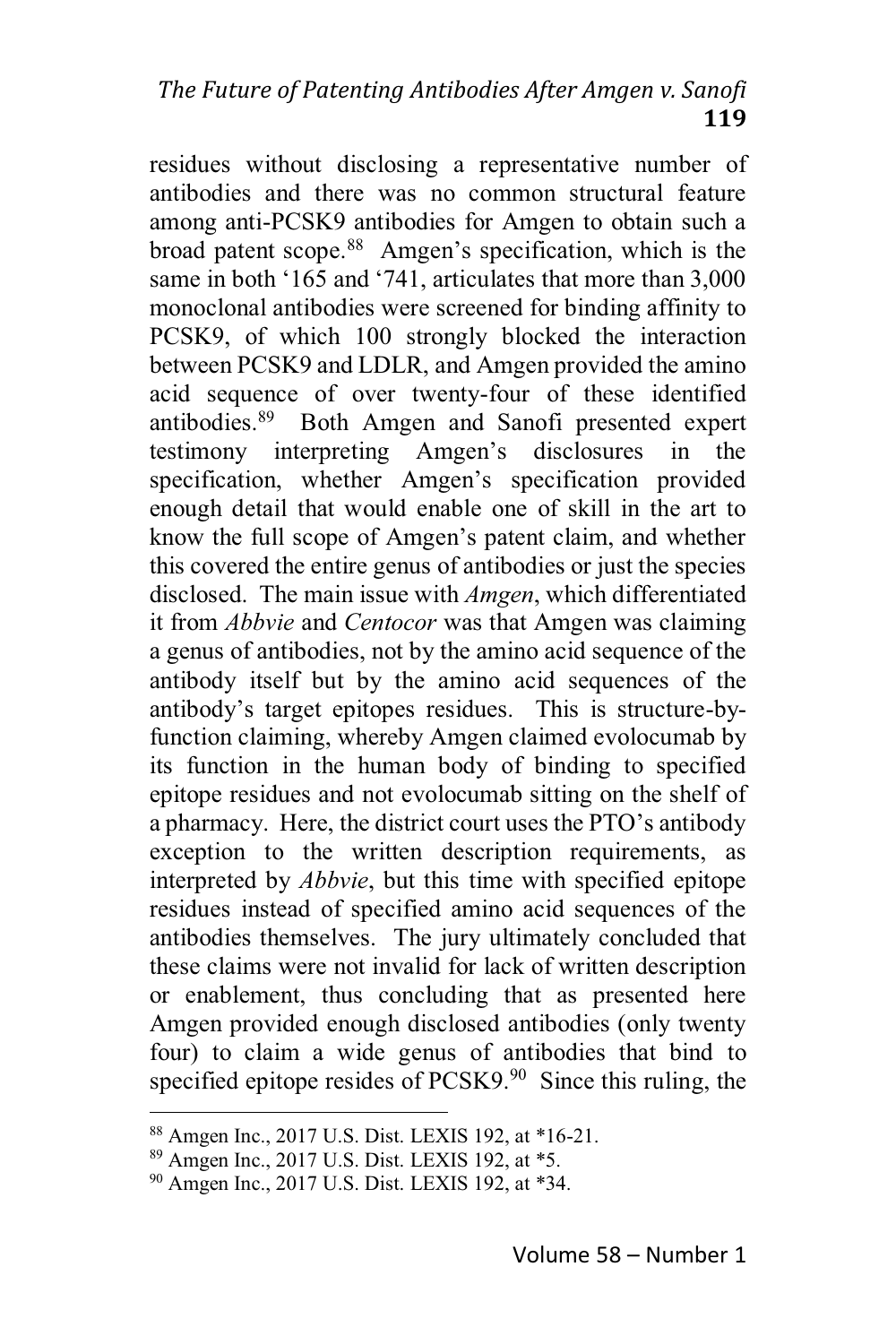district court has affirmed the jury's ruling by granting Amgen's motion for a permanent injunction, prohibiting Sanofi from marketing Praulent, and denying Sanofi's motion to stay entry of the permanent injunction, though recently the Federal Circuit reversed the injunction and remanded back to the district court with new jury instructions  $91$ 

## **B.** Comparing Repatha and Praulent

Since the district court held that Sanofi's Praulent fell within Amgen's patents '165 and '741, how similar are Repatha and Praulent? Clearly, the court did not think that Amgen fell into the same trap as *Abbvie*, where the Federal Circuit held that AbbVie only disclosed VH3 and Lambda anti-IL-12 antibody, so AbbVie's claim scope did not include Centocor's VH5 and Kappa anti-IL-12 antibody, a supposedly structurally distinct antibody.<sup>92</sup> Amgen's Evolocumab is a monoclonal antibody with a molecular weight of 141.8kDa and consists of immunoglobulin G2  $(IgG<sub>2</sub>)$  comprised of gamma 2 heavy chains bound to a lambda light chain by disulfide bonds.<sup>93</sup> Sanofi's Alirocumab is a monoclonal antibody with a molecular weight of about 146kDa and consist of immunoglobulin G1  $(IgG<sub>1</sub>)$  comprised of gamma 1 heavy chains bound to a kappa

<sup>&</sup>lt;sup>91</sup> Amgen Inc. v. Sanofi, No. 14-1317-SLR, 2017 U.S. Dist. LEXIS 1315, at \*9 (D. Del., Jan. 5, 2017); Amgen Inc. v. Sanofi, No. 14-1317-SLR, 2017 U.S. Dist. LEXIS 2883, at \*3 (D. Del. Jan. 9, 2017). The Federal Circuit recently reversed the district court's permanent injunction in Amgen Inc. v. Sanofi, 2017 U.S. LEXIS 19416\* (Fed. Cir.  $2017$ ).

 $92$  Supra note 54-57.

<sup>&</sup>lt;sup>93</sup> Arrigo FG Cicero, Alessandro Colletti, & Claudio Borghi, *Profile of* evolocumab and its potential in the treatment of hyperlipidemia, 9 DRUG DESIGN, DEV. AND THERAPY 3073, 3074 (2015).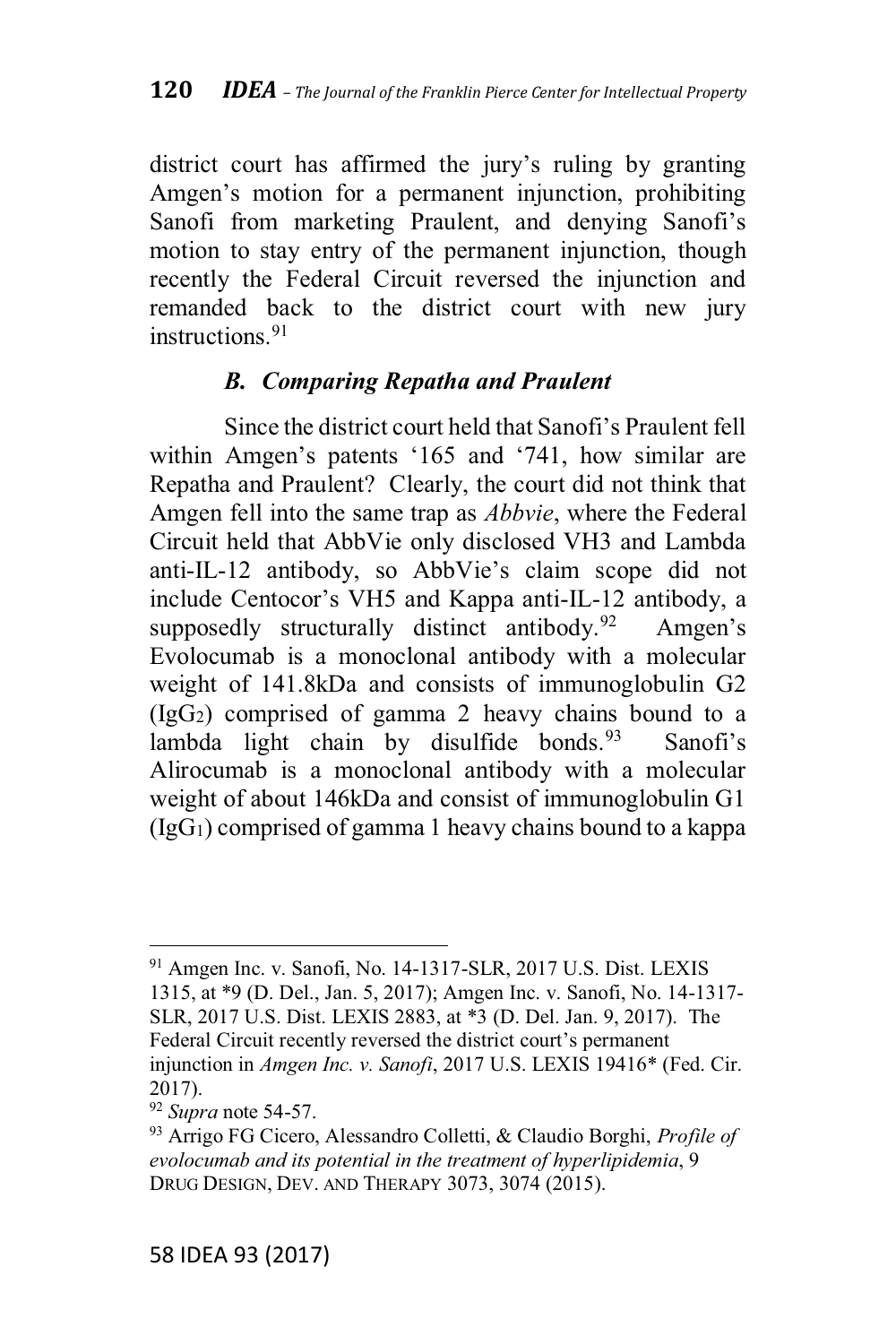light chain by disulfide bonds.<sup>94</sup> While Evolocumab and Alirocumab have slightly different molecular weights, they are both within the same immunoglobulin class, IgG. Unlike Abbyie, where the court held that AbbVie's anti-IL-12 antibody with a lambda light chain was structurally different enough from Centocor's anti-IL-12 antibody with a kappa light chain, the district court in *Amgen* reasoned that Amgen's IgG<sub>2</sub> with a lambda light chain was structurally similar enough to Sanofi's  $IgG_1$  with a kappa light chain.

Why do these two cases have different results? Is this due to AbbVie disclosing only antibodies with VH3 and Centocor's antibody having a VH5? This difference is more likely due to how both parties claimed their respective antibody species rather than each party's disclosure. In addition to disclosing experimental results, both AbbVie and disclosed species of anti-IL-12/anti-PCSK9 Amgen antibodies by sequences of particular heavy and light chains.<sup>95</sup> Amgen only provided the sequence of twenty-four of these antibody sequences, while AbbVie disclosed many more. In addition, Amgen also disclosed the amino acid sequences of epitope residues on PCSK9.96 AbbVie was not silent on which epitopes anti-IL-12 antibody bound, but AbbVie was not as specific as Amgen with identifying such epitopes; for example, in the specification AbbVie states that a group of identified heavy and light chain regions recognize the  $p40$  epitope.<sup>97</sup> AbbVie mentions more of these groups throughout the rest of the specification. Amgen provides the amino acid sequence of particular epitope residues as well as where on the antigen (the PCSK9 protein) an antibody will

<sup>&</sup>lt;sup>94</sup> Marina Manniello & Michele Pisano, Alirocumab (Praluent): First in the New Class of PCSK9 Inhibitors, 1 PHARMACY AND THERAPEUTICS 28, 28-29 (Jan. 2016).

<sup>&</sup>lt;sup>95</sup> U.S. Patent No. 6,914,128, at Drawings (issued Jul. 5, 2005).

<sup>&</sup>lt;sup>96</sup> U.S. Patent No. 8,829,165, at 125-427 (issued Sep. 9, 2014).

<sup>&</sup>lt;sup>97</sup> U.S. Patent No. 6.914,128, at 13:56-67 (issued Jul. 5, 2005).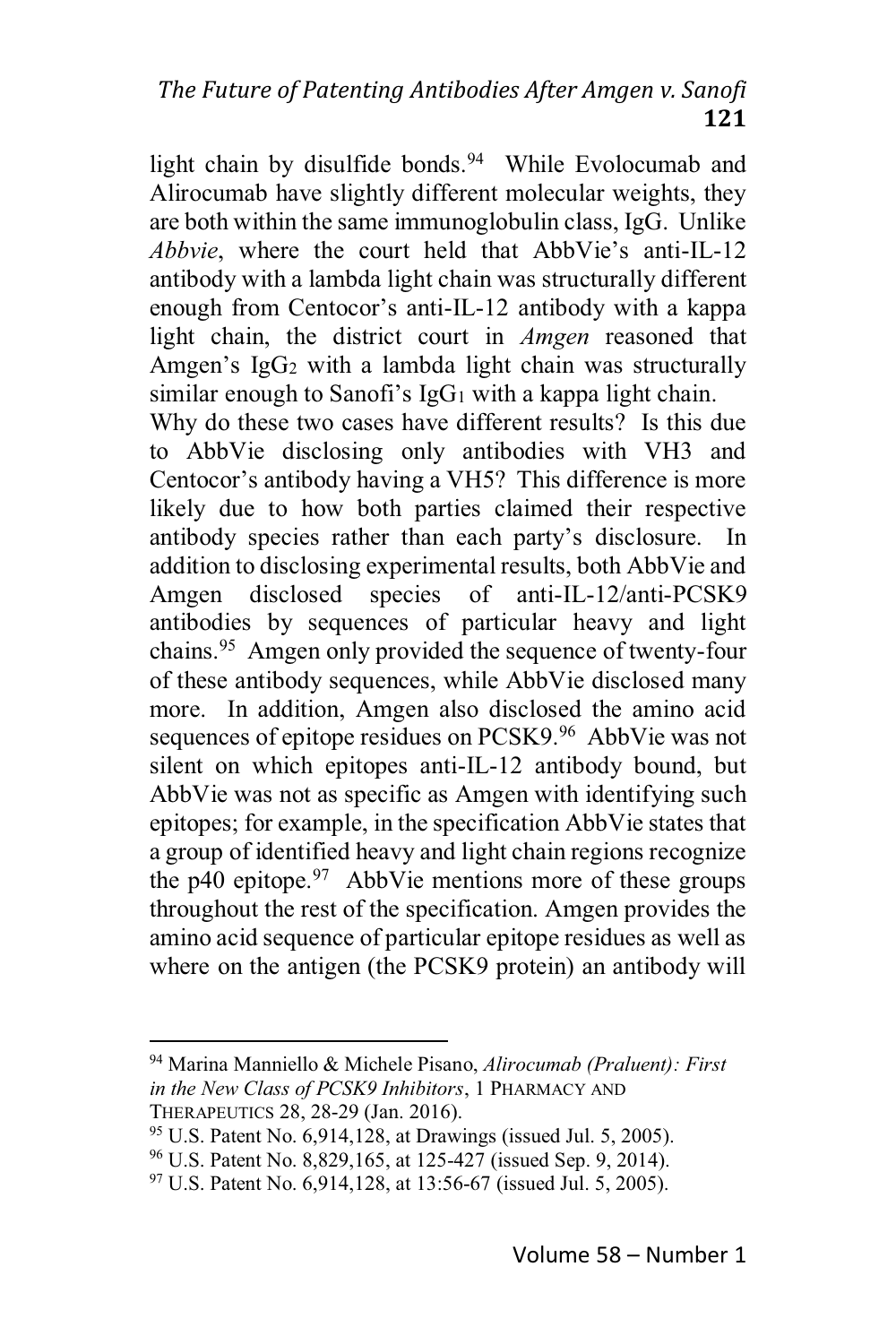bind.<sup>98</sup> The real difference between Amgen and AbbVie is in the claims, leading the Federal Circuit to declare that AbbVie's claimed antibody genus was invalid under the written description requirement for lack of a disclosure of a sufficient number of representative species and the U.S. District Court of Delaware declaring that Amgen's claimed antibody genus was valid under the written description requirement.<sup>99</sup>

## *C. Claim Construction*

Prior to the jury trial, the court held a Markman hearing to interpret claim 1 of both Amgen's patents '165 and '741. Claim 1 of Amgen patent '165 reads:

> An isolated monoclonal antibody, wherein, when bound to PCSK9, the monoclonal antibody binds to at least one of the following residues: S153, Il54, P155, R194, D238, A239, I369, S372, D374, C375, T377, C378, F379, V389, or S381 of SEQ ID NO:3, and wherein the monoclonal antibody blocks binding of PCSK9 to LDLR.100

At the Markman hearing on October 20, 2015 the district court judge interpreted "an isolated monoclonal antibody," to refer to proteins with two full-length or fragmented heavy chains and two full-length or fragmented light chains, and any variants thereon.<sup>101</sup> The district court judge based this finding on the specification's use of the term "antibody" to refer to any intact or fragmented immunoglobulin of any

<sup>98</sup> U.S. Patent No. 8,829,165, at 61-63 (issued Sep. 9, 2014).

 $99$  U.S. Patent No. 8,829,165, at Claims (issued Sep. 9, 2014); U.S.

Patent No. 6,914,128, at Claims (issued Jul. 5, 2005); Amgen Inc.,

<sup>2017</sup> U.S. Dist. LEXIS 192, at \*34; Abbvie Deutschland GmbH & Co, 759 F.3d 1285 at 1300, 1302.

<sup>100</sup> U.S. Patent No. 8,829,165 (issued Sep. 9. 2014).

<sup>101</sup> Amgen Inc. v. Sanofi, No. 14-1317-SLR, 2015 U.S. Dist. LEXIS 142256, at \*3 (D. Del. Oct. 20, 2015).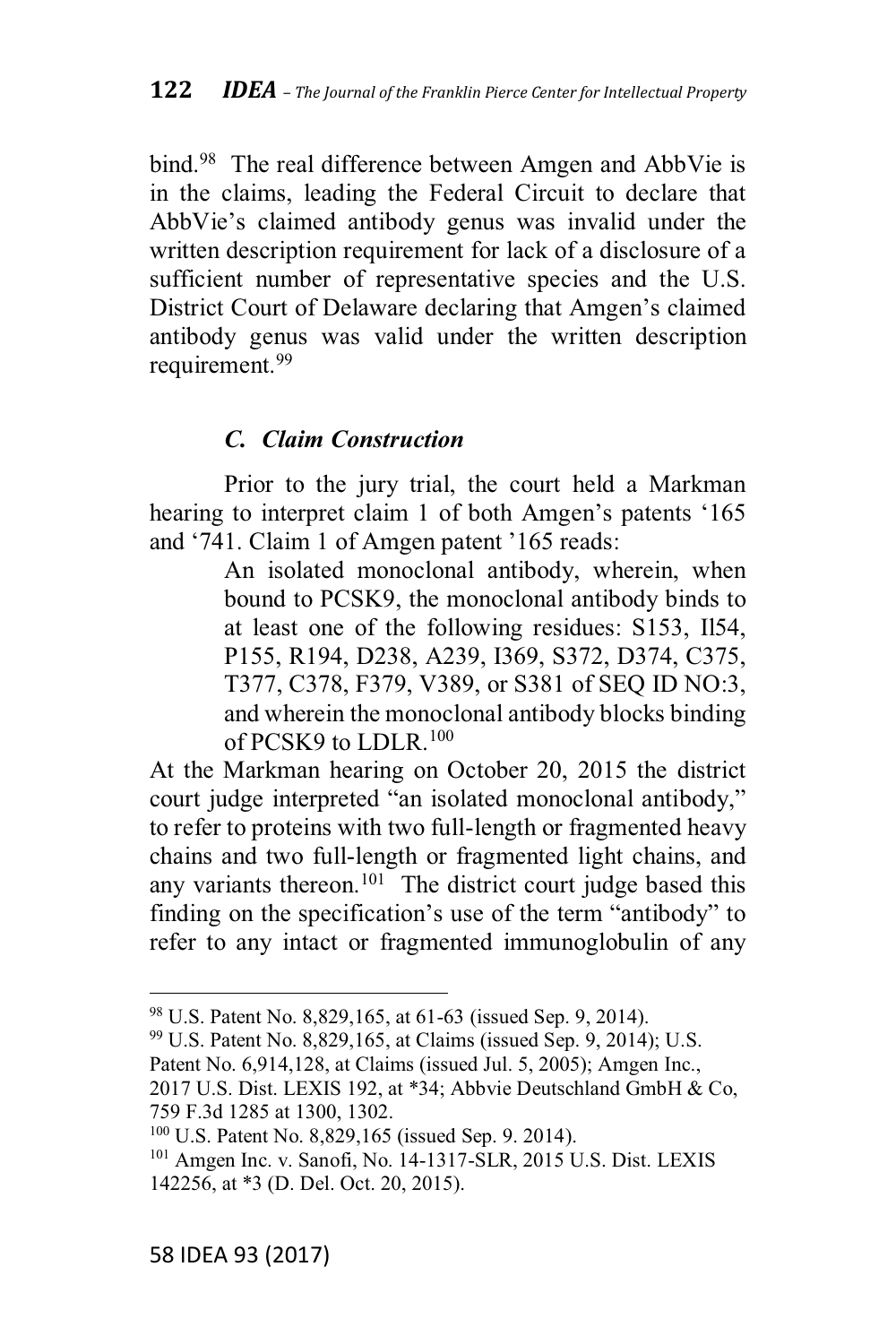isotype that specifically binds to the target antigen.<sup>102</sup> The district court judge interpreted "binds to . . . residues" to refer to the specification's "antigen binding region," specifically the antigen's epitope residues, where the specification defines "epitope" as "a region of an antigen that is bound by an antigen binding protein that targets the antigen, and when the antigen is a protein, includes specific amino acids that directly contact the antigen binding protein."<sup>103</sup> The district court judge also articulated, as stated in the specification, that epitopes can be functionally or structurally defined.<sup>104</sup> The specification mostly disclosed structural epitopes by their unique residues in the antigen, and the amino acid sequence of those residues.<sup>105</sup> Amgen's patent '741 is similar to '165, except claim 1 of '741 includes different epitope residues. Patent '741 claim 1 reads:

> An isolated monoclonal antibody that binds to PCSK9, wherein the isolated monoclonal antibody binds an epitope on PCSK9 comprising at least one of residues 237 or 238 of SEO ID NO: 3, and wherein the monoclonal antibody blocks binding of PCSK9 to LDLR.  $106$

The district court judge construed "at least one of residues" 237 or 238" to refer to a region on PCSK9 with one or both residues that is also recognized by an antibody.<sup>107</sup> Lastly, the district court judge interpreted "PCSK9" as the polypeptide sequence specified in the specification in its

<sup>&</sup>lt;sup>102</sup> Amgen Inc., 2015 U.S. Dist. LEXIS 142256, at \*2.

<sup>&</sup>lt;sup>103</sup> Amgen Inc., 2015 U.S. Dist. LEXIS 142256, at \*5, \*6; See also

U.S. Patent No. 8,829,165, at 36:50-54 (issued Sep. 9, 2014).

<sup>&</sup>lt;sup>104</sup> Amgen Inc., 2015 U.S. Dist. LEXIS 142256, at \*6; See also U.S.

Patent No. 8,829,165, at 114:66-115:4, 114:4-5 (issued Sep. 9, 2014).

 $105$  U.S. Patent No. 8,829,165, at Drawings (issued Sep. 9, 2014).

<sup>&</sup>lt;sup>106</sup> U.S. Patent No. 8.859,741, at Claims (issued Oct. 14, 2014).

<sup>&</sup>lt;sup>107</sup> Amgen Inc., 2015 U.S. Dist. LEXIS 142256, at \*8.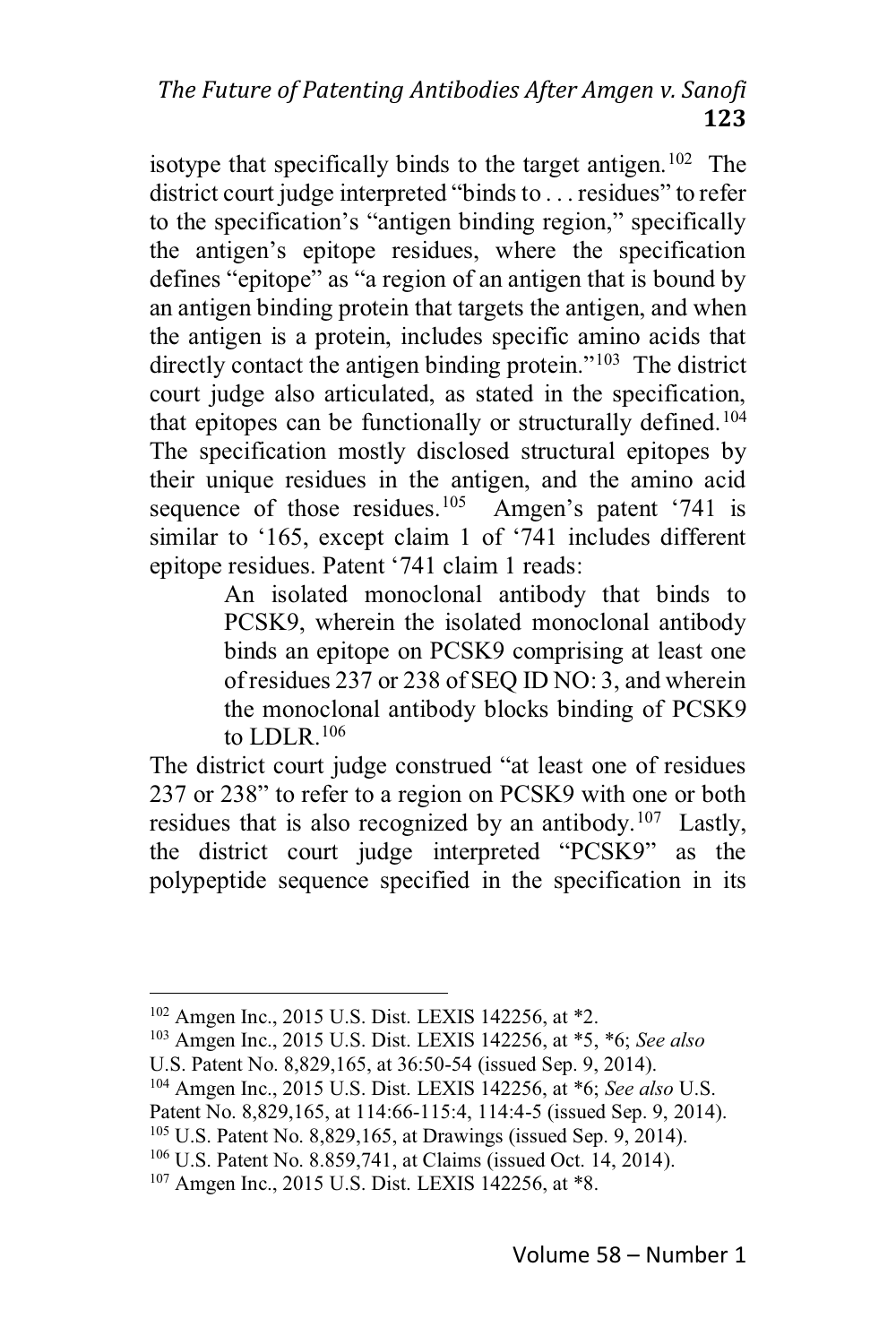entirety or fragmented portions.<sup>108</sup> The district court judge, later in the proceeding, asserted that Amgen intended claim 1 of both  $165$  and  $741$  to be directed against a genus of antibodies.<sup>109</sup> As seen on its face, both claim 1 in  $165$  and '741 would encompass any anti-PCSK9 antibody that binds to PCSK9 at S153, Il54, P155, R194, D238, A239, I369, S372, D374, C375, T377, C378, F379, V389, S381, 237, or 238 of SEQ ID NO:3. These identified sequences represent the epitope residues where Amgen's antibodies bind.

In the specification, Amgen states that based on these sequences, one skilled in the art would be able to identify other antigen binding molecules, antibodies, that bind at or near one of these specified residues.<sup>110</sup> Comparatively, AbbVie patent '128 claim 1 reads;

> An isolated human antibody or antigen-binding protein thereof that binds to human IL-12 and dissociates from human IL-12 with a K<sub>4</sub> of  $1x10^{-10}$ M or less and a koff rate constant of  $1x10^{-3}$  s<sup>-1</sup> or less, as determined by surface plasmon resonance.<sup>111</sup>

Comparing AbbVie patent '128 claim 1 to Amgen patent '741 claim 1 both start by claiming "an isolated human antibody" that binds to human  $IL12/$   $PCSK9.112$  The differences between these two patents is apparent in how each claims the antibody itself. AbbieVie uses functional claiming to claim an "isolated human antibody, or antigenbinding protein" separate from the antigen, human IL-12, while Amgen is a bit more structural (though still functional because Amgen is claiming epitope residues, which are not

<sup>108</sup> Amgen Inc., 2015 U.S. Dist. LEXIS 142256, at \*9; *See also* U.S. Patent No. 8,829,165, at Specification SEQ ID No 1 (issued Sep. 9, 2014).

<sup>109</sup> Amgen Inc. v. Sanofi, No. 14-1317-SLR, 2016 U.S. Dist. LEXIS 19525, at \*1 (D. Del. Feb. 18, 2016).

<sup>110</sup> U.S. Patent No. 8,829,165, at 104:36-38 (issued Sep. 9, 2014).

<sup>111</sup> U.S. Patent No. 6,914,128, at 385:11-15 (issued Jul. 5, 2005).

<sup>112</sup> U.S. Patent No. 8,859,741 at 427:36 (issued Oct. 14, 2014); U.S. Patent No. 6,914,128, at 385:11-15 (issued Jul. 5, 2005).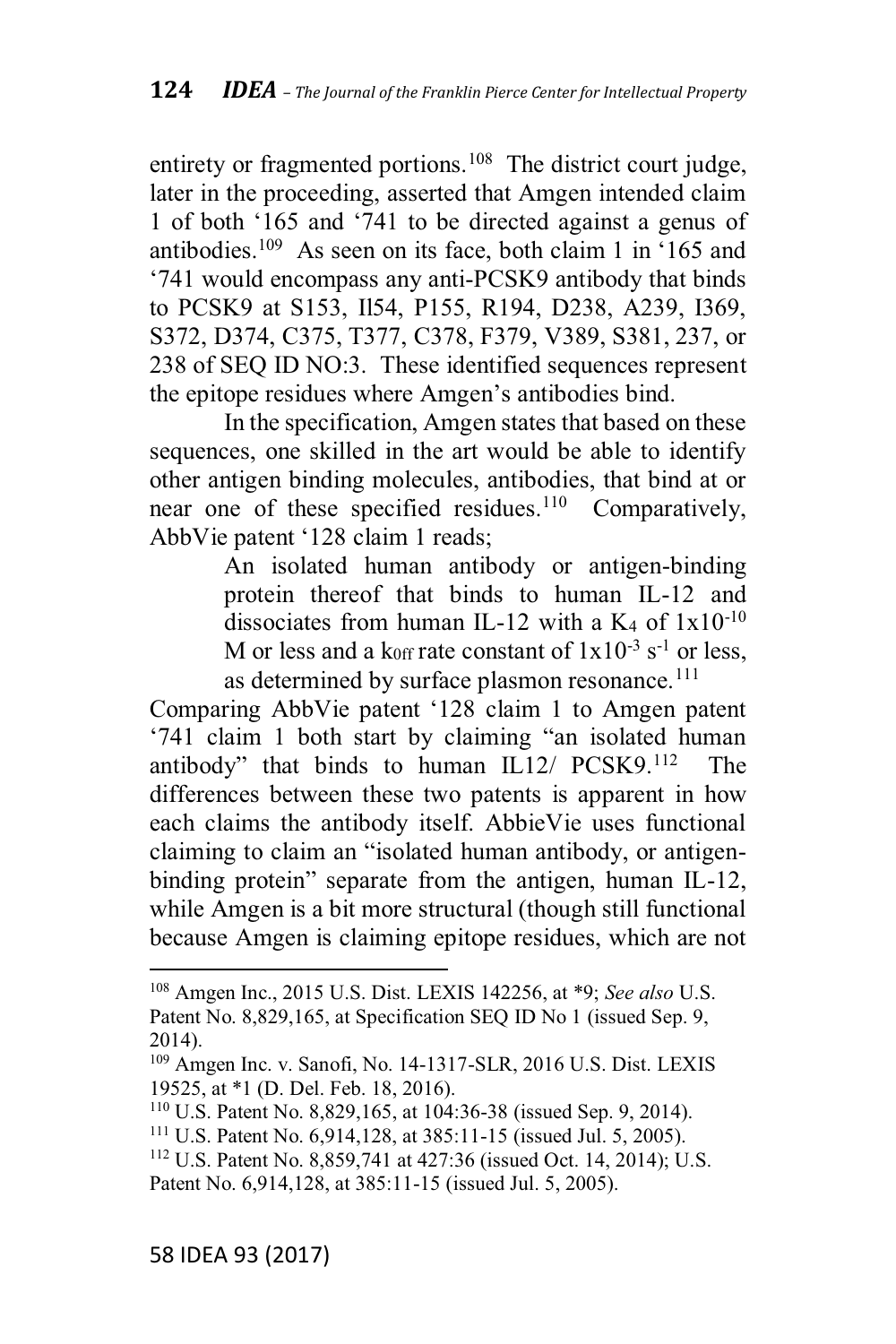a part of the structure of the anti-PCSK9 antibody) by claiming particular epitope residues where anti-PCSK9 monoclonal antibody will attach to PCSK9.<sup>113</sup> The Federal Circuit in *Abbvie*, agreed with the District Court of Massachusetts in *Abbott GmBh & Co., KG v. Centocor Ortho Biotech* (lower court opinion for *Abbvie*) that claims of the '128 patent failed for lack of written description because the application did not disclose a sufficient representative number of species within the anti-IL-12 antibody genus to claim this entire genus.<sup>114</sup> The district court in *Amgen* seemed to think that by claiming particular epitope residues along with a disclosure of the sequences of these epitope residues, and the twenty-four anti-PCSK9 monoclonal antibodies was enough of a sufficient representation number of species enough that one of ordinary skill in the art would recognize the full genus scope of Amgen's patent.  $^{115}$ 

## *D. Amgen's Global Filing Strategy*

Both Amgen and AbbVie had vast global filing strategies when each company first started patenting its respective antibody, thus each company was confident in the strength of its claims. AbbVie filed 103 patent applications towards its claimed genus of anti-IL-12 antibodies in about thirty-four different intellectual property offices.<sup>116</sup> Amgen, like AbbVie, filed eighty-one patent applications towards anti-PCSK9 antibodies in thirty-one different intellectual

<sup>113</sup> *Supra* note 95.

<sup>114</sup> Abbott GmBh & Co., KG v. Centocor Ortho Biotech, Inc., 971 F. Supp. 2d 171, 175-76 (D. Mass. 2013).

<sup>115</sup> Amgen Inc., 2017 U.S. Dist. LEXIS 192, at \*32-34.

<sup>116</sup> US 6914128, USPTO Global Dossier,

https://globaldossier.uspto.gov/#/result/patent/US/6914128/104096 [https://perma.cc/5URJ-TEA8].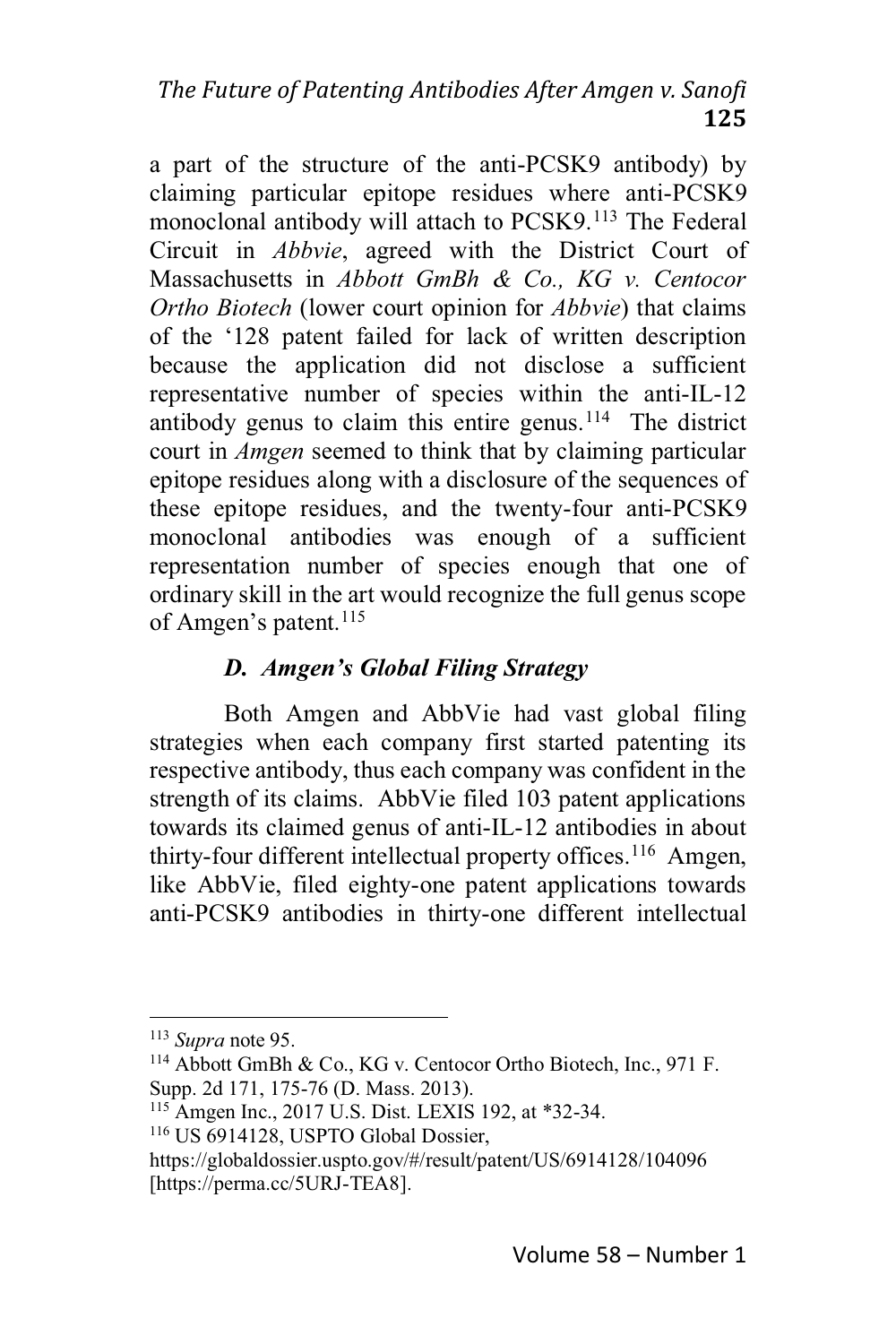property offices.<sup>117</sup> AbbVie included fifteen applications in its U.S. patent family, while Amgen filed thirty U.S. patent applications towards anti-PCSK9 antibodies.<sup>118</sup> Both Amgen and AbbVie seemed pretty confident in its respective patents, in that each spent time and money filing many applications across the world to protect its exclusive right to make these antibodies. While AbbVie lost its anti-IL-12 antibody genus claim in *Abbvie Deutschland GmbH & Co.*, Amgen took a chance on filing its vast patent family prior to the *Amgen v. Sanofi* decision. The Federal Circuit in *Abbvie Deutschland GmbH & Co.* reversed the well-established practice of claiming a group antibodies by only disclosing a limited number antibodies within the group and distinguishing disclosed antibodies by function when it held that Abbvie did not provide enough structural features in the antibodies disclosed that were true to all antibodies within that genus.119 After *Abbvie*, scholars seemed to think that antibody claiming was moving away from the PTO's antibody exception and back towards claiming antibodies by structure, not broad antibody genus claims.<sup>120</sup> These scholars predicated that the court would rule similarly with *Amgen v. Sanofi* and claim that Amgen's patent claims disclosing specified epitope residues were invalid for lack of

<sup>117</sup> US 8859741, USPTO Global Dossier,

https://globaldossier.uspto.gov/#/result/patent/US/8859741/121875 [https://perma.cc/KMT7-MGTR].

<sup>118</sup> U.S. Patent No. 8,829,165, at continuity data (issued Sep. 9, 2014); U.S. Patent No. 8,859,741 at continuity data (issued Oct. 14, 2014);

U.S. Patent No. 6,914,128, at continuity data (issued Jul. 5, 2005).

<sup>119</sup> Abbvie Deutschland GmbH & Co, 759 F.3d 1285 at 1300, 1302; John T. Aquino, *Antibody Claims Must Move Toward Structure,*

*Panelists Say*, BLOOMBERG BNA, (Nov. 20, 2015),

https://www.bna.com/antibody-claims-move-n57982063795/ [https://perma.cc/N7HK-FLG8].

<sup>120</sup> John T. Aquino, *Antibody Claims Must Move Toward Structure, Panelists Say*, BLOOMBERG BNA, (Nov. 20, 2015),

https://www.bna.com/antibody-claims-move-n57982063795/ [https://perma.cc/N7HK-FLG8].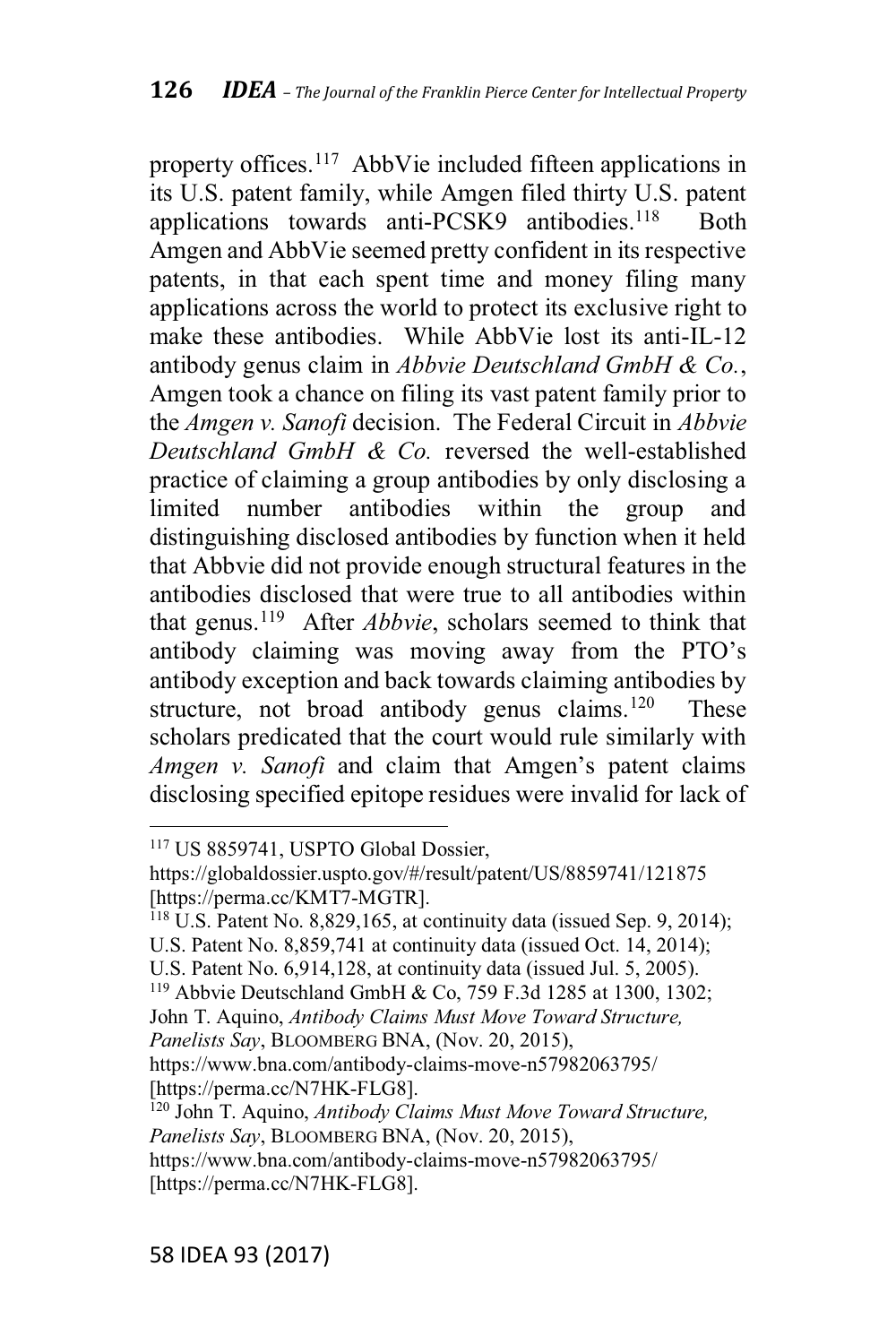# The Future of Patenting Antibodies After Amgen v. Sanofi 127

written description (not providing a sufficient number of representative species).  $121$ How did Amgen know that claiming an antibody by its target epitope residue would be sufficient to satisfy the written description requirement? How did Amgen predict that the district court would adhere more towards the older PTO antibody exception to the written description requirement rather than the Federal Circuit's decision in *AbbVie* narrowing this exception? Amgen probably interpreted the Federal Circuit's holding in *AbbVie* to mean not a move from functional to structural claiming, but a declaration to claim a genus of antibodies. one must disclose an example of every possible "structure" within that genus, such that one of ordinary skill in the art would understand the scope of the claimed invention. Since it is impossible to know all possible antibody variations at the outset, Amgen took a chance that claiming the epitope regions would be sufficient to count as "structural features" common to the genus" component. While there are many possible antibodies against an antigen, an antigen only has so many antigen binding sites (epitope residues).

#### V. **CONCLUSION**

How will *Amgen* affect future pharmaceutical development? Almost immediately after the U.S. District Court of Delaware ruled that Amgen's claims in its '741 and '165 patents were valid under the written description requirement, the Court granted Amgen's motion for a permanent injunction against Sanofi from selling Praulent;

<sup>&</sup>lt;sup>121</sup> Brian Feroldi, *This Amgen News Could Be a Game-Changer in its* Fight Against Sanofi and Regeneron Pharmaceuticals, The Motley Fool (Apr. 5, 2016),

http://www.fool.com/investing/general/2016/04/05/this-amgen-newscould-be-a-game-changer-in-its-fig.aspx.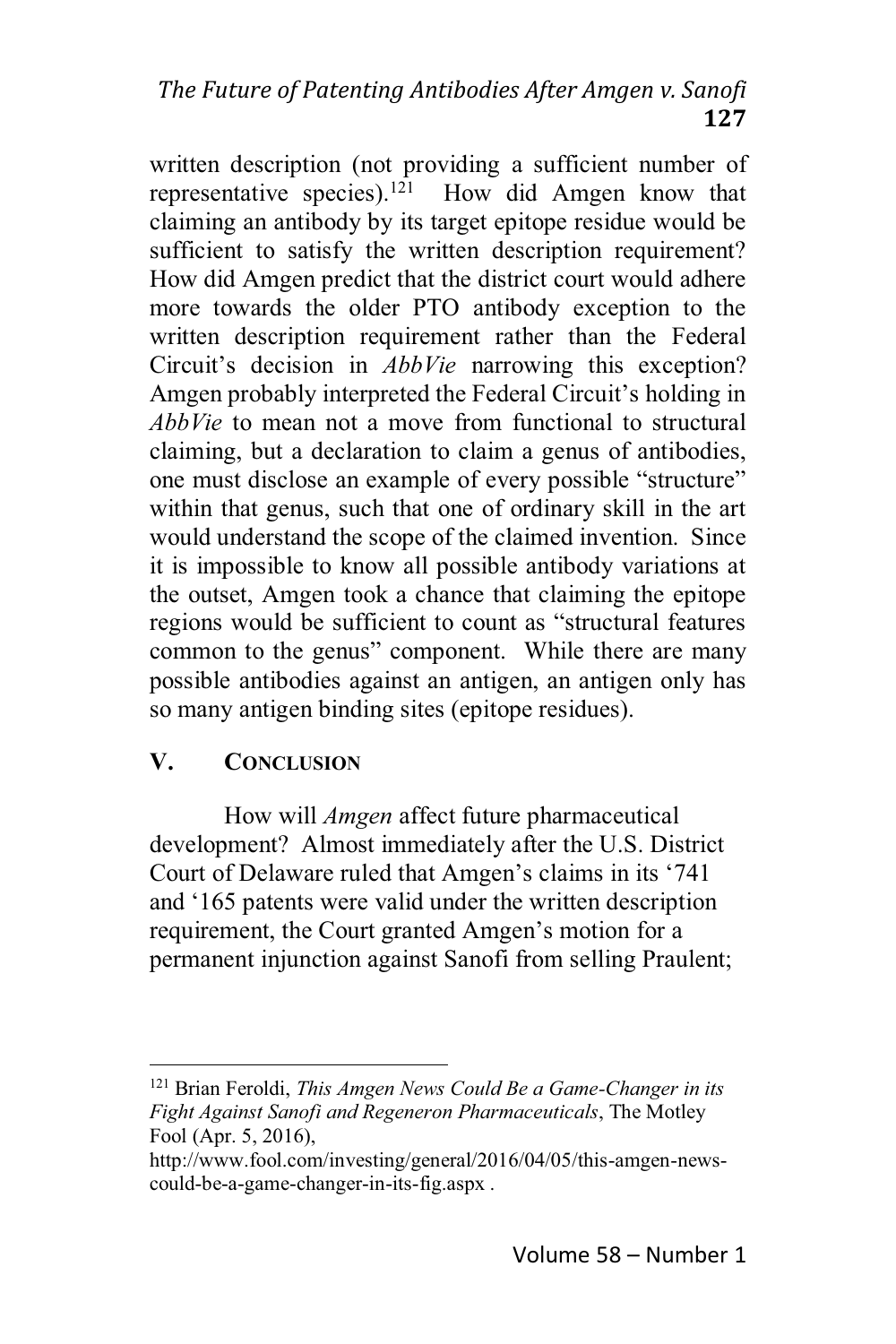this was later overturned by the Federal Circuit.<sup>122</sup> Both Sanofi and Amgen invested millions in research and development for Praulent and Repatha, respectively, though with this permanent injunction, by February 4, 2017 (thirty days after grant of permanent injunction)<sup>123</sup> Sanofi would have had to have pulled Praulent off the market. While Sanofi appealed this permanent injunction and was denied the appeal, this permanent injunction was pushed back for another forty-five days, and then later reversed by the Federal Circuit.<sup>124</sup> While this may seem like Amgen trying to gain control of all anti-PCSK9 antibodies (the cholesterol market), one can also view this decision as incentivizing innovation. The cost of research and development for antibodies, the active ingredient in pharmaceutical drugs, against a specific antigen is very high, while the cost of copying and modifying these antibodies are quite low. The method of producing antibodies is conventional and routine in the biotechnology field, hence why these patent applications are towards composition of matter claims and not method claims. While in the immediate future this may increase prices for drug monopolies and stifle drug competition because a single pharmaceutical company may have exclusive rights towards a specific drug, in the long run this will promote further innovation and earlier patent application filings. If instead the district court in *Amgen v. Sanofi* invalidated Amgen's patent claims, a patent applicant would be left without any way to claim a genus of antibodies without disclosing every possible antibody structure within the

<sup>122</sup> Amgen Inc. v. Sanofi, No. 14-1317-SLR, 2017 U.S. Dist. LEXIS 1351, at \*9 (D. Del. Jan. 5, 2017).

<sup>&</sup>lt;sup>123</sup> *Id.* The Federal Circuit recently reversed the district court's permanent injunction in *Amgen Inc. v. Sanofi*, 2017 U.S. LEXIS 19416\* (Fed. Cir. 2017).

<sup>124</sup> Amgen Inc. v. Sanofi, No. 14-1317-SLR, 2017 U.S. Dist. LEXIS 2883, at \*3 (D. Del. Jan. 9, 2017).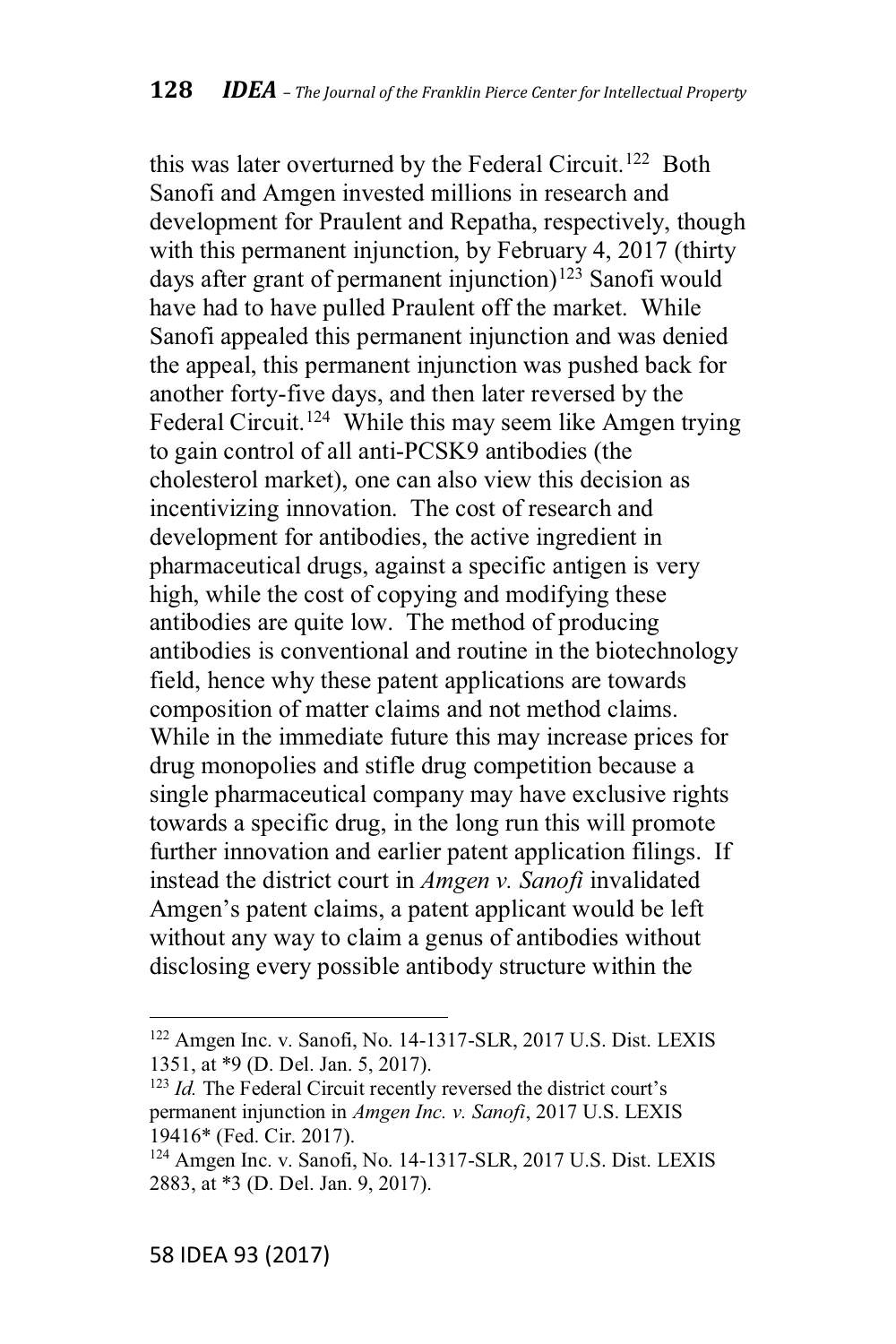The Future of Patenting Antibodies After Amgen v. Sanofi 129

group. This would have led towards pharmaceutical companies waiting longer to file patent application until they knew they had researched every possible variant, or possibly lead to pharmaceutical companies not investing in research at all.

Are courts inept to analyze these patent claims? The Federal Circuit in *Abbyie* narrowed the PTO's stated antibody exception, while the district court in *Amgen* reverted towards the PTO's guidelines on antibody claiming (the antibody exception). How are these courts (and laymen of juries), without scientific backgrounds, able to understand a patent disclosure, such as antibody sequences and functions, to decide whether this patent disclosure is enough to validate the applicant's genus claim? The future of antibody claiming is reverting to the PTO's guidelines (created by a board of scientific experts) on antibody species and genus claiming with granting a genus antibody claim so long as one of ordinary skill in the field would understand the scope of the invention. It is debatable that one of ordinary skill in the art may or may not have understood the scope of AbbVie's anti-IL-12 antibody genus claim, with all these well-known methods of antibody modification and production; it is common knowledge and skill to produce variants upon another's sequence. Though, Amgen took AbbVie a step further, and created an even broader genus scope, all antibodies that attach to specified PCSK9 epitope residues. This broader claim is even more indefinite than AbbVie's claims, yet Amgen's claims are valid? It is hard to reconcile the different court holdings in *Abbyie* and *Amgen*, though ultimately this comes down to this following PTO guidelines and protecting innovation. Without the patent bargain of exclusivity in exchange for disclosure there may be no research at all. So far, the future of antibody claiming is moving towards a broad genus of functional antibody claims that functionally identify antibodies by